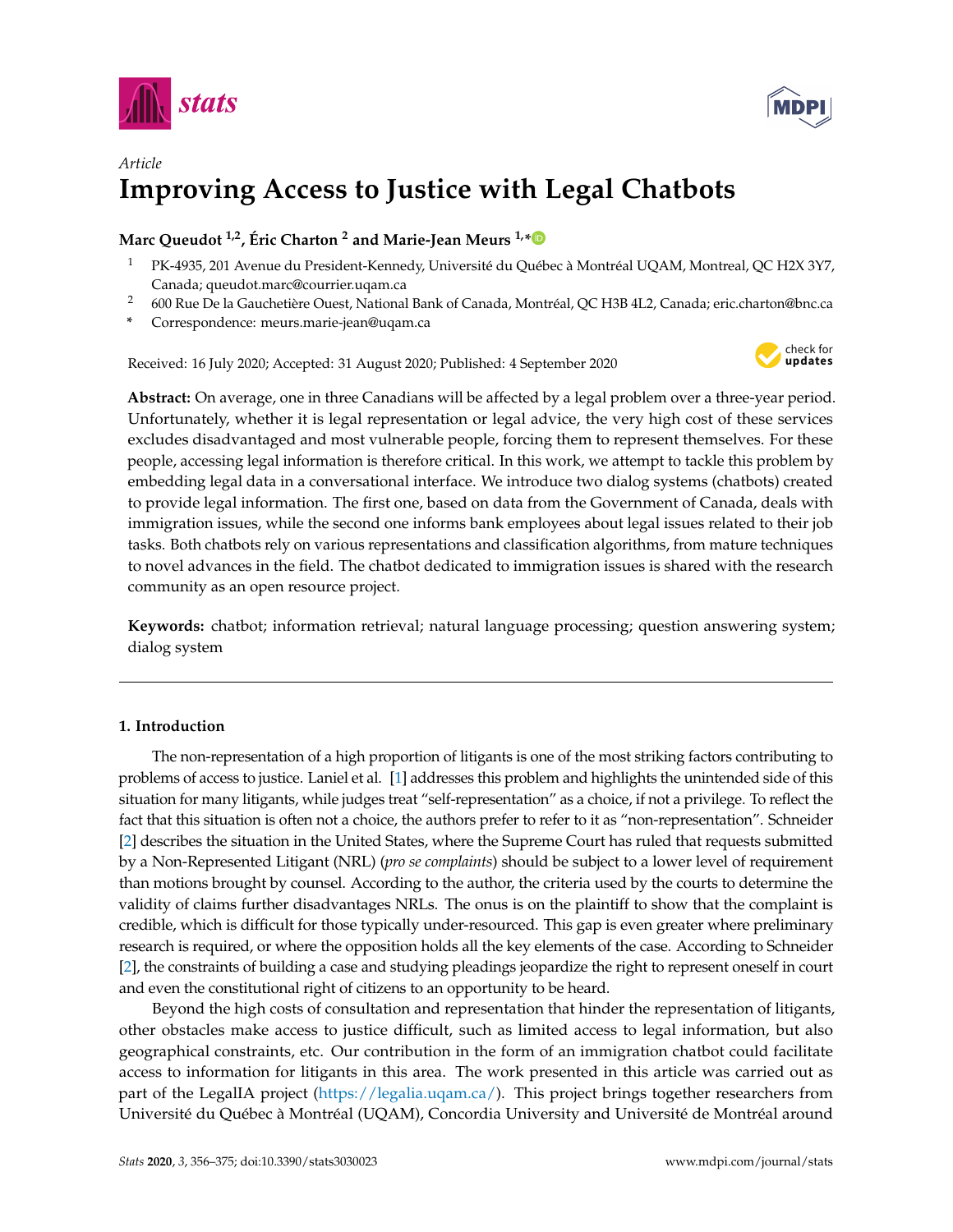the issue of the ethical and responsible development of the law. To present the project, we produced a video [\(https://legalia.uqam.ca/legalia/\)](https://legalia.uqam.ca/legalia/) illustrating the need for such initiatives. The first part of the proposal is to create a chatbot to assist the actors in the legal field: lawyers, judges and litigants. This tool will then constitute a case study for the sociological and ethical analyses in the second phase of the project. In practice, the contribution presented here approaches the part intended for individuals, as opposed to lawyers and judges, as described in the video. There are many other initiatives that address different facets of the access to justice problem. Some associations offer free legal aid to the most disadvantaged. In Montreal, for example, clinic *Droits Devant* accompanies homeless people, and helps them protect their rights, particularly during criminal proceedings. In several universities, students have access to free legal advice (e.g., at Université de Montréal UQAM), provided by law school students under professional supervision. Since March 2018, the website *La boussole juridique* [\(http://boussolejuridique.ca/\)](http://boussolejuridique.ca/) lists organizations which offer legal services for free or at a lower cost.

In Quebec, *Éducaloi* [\(https://www.educaloi.qc.ca/\)](https://www.educaloi.qc.ca/) brings together experts from many legal fields and produces concise guides to inform citizens about their rights. These guides facilitate access to legal information by popularizing it and organizing it into more user-friendly elements which better correspond to what people are looking for than would a simple popularization of each piece of legislation. It is in this context, and particularly considering the problems of access to legal information that our work fits in. The global context of our research is that of access to justice and how to improve its current state using AI-powered technology, but in this work, we focus on access to information. In practice, we develop Information Retrieval (IR)-based chatbots in two different settings. The first is targeted at the general public in need of immigration information. The second is an internal resource for the employees of National Bank of Canada (NBC) who have questions regarding the legality of different aspects of their jobs.

First, we introduce in Section [2](#page-1-0) recent developments in chatbot technology in the areas we are interested in. Next, we explain in Section [3](#page-10-0) the methodology we followed in this work. We describe in Section [3.2](#page-12-0) the data used, as well as the problems we encountered, especially in collecting them. Section [4](#page-13-0) reports on the experiments as well as their analysis. Finally, the last section summarizes the work carried out and presents future steps.

## <span id="page-1-0"></span>**2. State of the Art**

In this section, we introduce important work and recent best approaches in the areas we are interested in. To properly understand the approaches used by the proposed systems and their limitations, it is necessary to know the metrics used to evaluate them. We therefore begin by defining them. Next, we introduce predictive justice approaches, and we end with dialogue systems. For more details on the presented techniques, we recommend these two reference manuals: [\[3\]](#page-17-2) for Natural Language Processing (NLP) and [\[4\]](#page-17-3) for IR.

## *2.1. Evaluation Metrics*

In IR and classification, the following metrics are often used for binary classification. For each metric, one can calculate the results by class and aggregate them afterwards if the problem has more than two classes. Instances of the positive class, correctly classified, are called True Positives (TP). True Negatives (TN), False Positives (FP) and False Negatives (FN) are defined in the same way.

The precision is the proportion of truly positive instances among those identified as positive by the system: precision  $= \frac{TP}{TP + FP}$ .

The recall is the proportion of truly positive instances that have been correctly classified by the system:  $\text{recall} = \frac{TP}{TP+FN}.$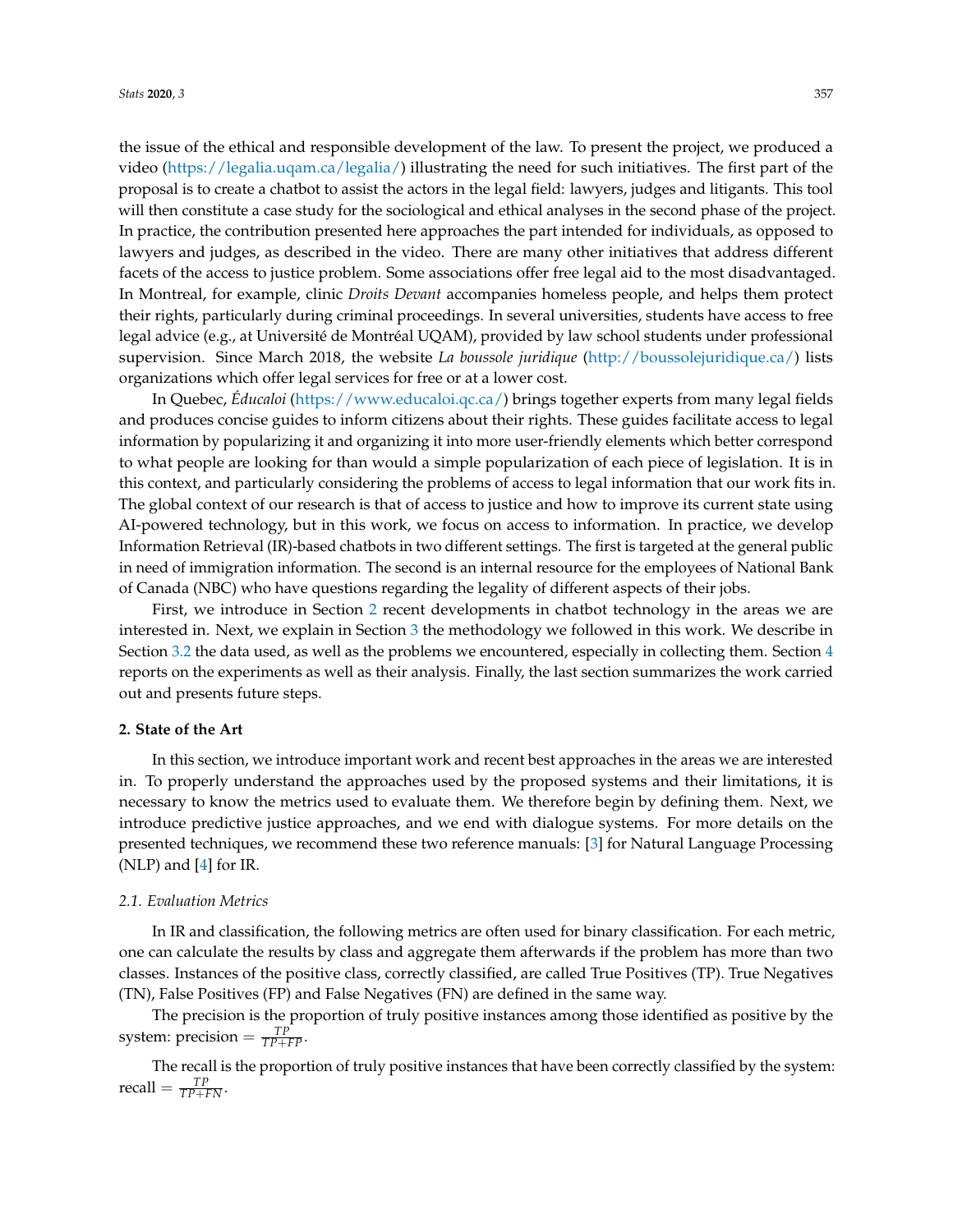<span id="page-2-0"></span>Figure [1](#page-2-0) (Contribution by a Wikipedia author [https://en.wikipedia.org/wiki/Precision\\_and\\_recall#](https://en.wikipedia.org/wiki/Precision_and_recall#/media/File:Precisionrecall.svg) [/media/File:Precisionrecall.svg,](https://en.wikipedia.org/wiki/Precision_and_recall#/media/File:Precisionrecall.svg) visited 2 January 2020, adjusted for landscape format.) illustrates which part of the dataset precision and recall refer to.



**Figure 1.** Graphical interpretation of precision and recall.

The accuracy is the proportion of instances, both positive and negative that were classified correctly:  $\text{accuracy} = \frac{TP + TN}{TP + TN + FP + FN}.$ 

Accuracy can be used if the classes are well balanced, but will give biased results towards the majority class otherwise. For example, with a 90/10 distribution of instances between the positive class and the negative class, the rule "always assigns to the positive class" would get 90% accuracy.

The F-measure  $\mathbf{F_1}$  is the harmonic mean of precision and recall:  $F_1 = 2 \frac{\text{precision} \times \text{recall}}{\text{precision} + \text{recall}}$ . In general, this metric is the best choice if the classes are not well balanced.

Each of the aforementioned metrics is defined in the case of a binary classification, and must be aggregated to evaluate a multi-class classification system. Then, three different averages are used: the micro, macro and weightedaverages, which are defined and illustrated hereafter.

<span id="page-2-1"></span>For example, consider a classification task with three classes A, B and C where there can be only one class for each example, the results provided by the classification system being reported in the confusion matrix from Table [1.](#page-2-1)

**Table 1.** Confusion matrix for a three-class classification problem.

|      |   | Predicted |   |   |  |  |  |  |  |
|------|---|-----------|---|---|--|--|--|--|--|
|      |   | A         | в |   |  |  |  |  |  |
|      | А | 3         |   |   |  |  |  |  |  |
| true | В | 4         | 5 |   |  |  |  |  |  |
|      |   | O         | 1 | h |  |  |  |  |  |

In the case of the micro-average, one evaluates all the classes together. For the micro-precision (microP), one counts the total of TP and FP using the confusion matrix:  $TP = TP_A + TP_B + TP_C$  $3 + 5 + 6 = 14$ ,  $FP = FP<sub>A</sub> + FP<sub>B</sub> + FP<sub>C</sub> = 4 + 2 + 2 = 8$ , then one calculates the micro-precision =  $\frac{\text{TP}}{\text{TP+FP}} = \frac{14}{14+8} \approx 0.64.$ 

For the macro-precision (macroP), the precision for each class is calculated (which is noted  $p_A$  to  $p_C$ ), then the average is calculated. Using the same example, one has  $p_A = \frac{TP_A}{TP_A+FP_A} = \frac{3}{7}$ , same for  $p_B$  and  $p_C$ . Macro-precision is therefore:  $(p_A + p_B + p_C)/3 = ( \frac{3}{7} + \frac{5}{7} + \frac{3}{4} )/3 \approx 0.63$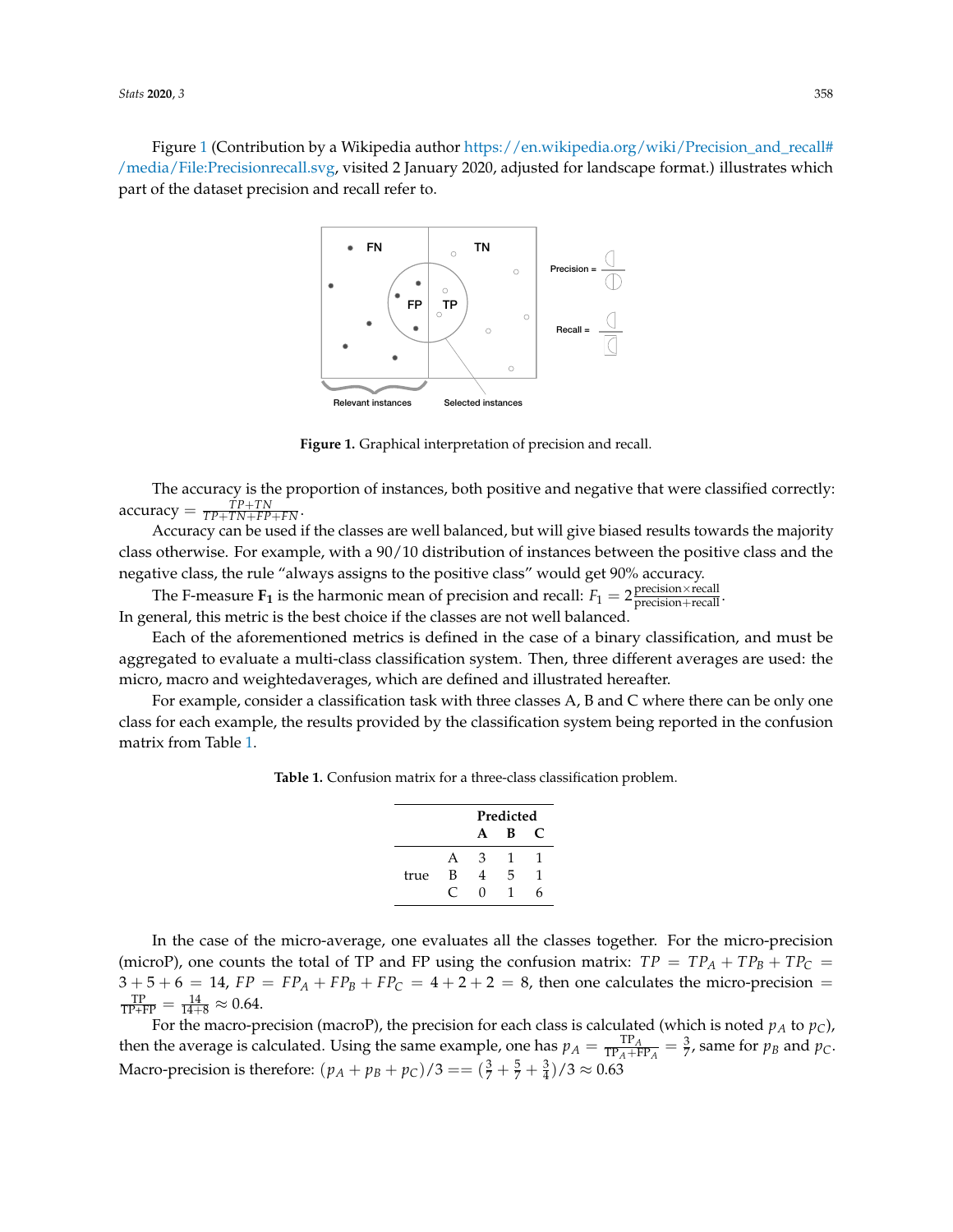The weighted average assigns a weight to each class equal to the number of instances associated with it. In our case of 22 instances, they are, respectively, five instances of A, 10 of B and 7 of C. The weighted precision (wP) is therefore  $(p_A \times 5 + p_B \times 10 + p_C \times 7)/3 = (\frac{3 \times 5}{7} + \frac{5 \times 10}{7} + \frac{3 \times 7}{4})/22 \approx 0.66$ .

Notation: In all this document, a variable in bold, for instance **v** , denotes a vector.

The cosine similarity between two vectors allows for comparing these two vectors with each other, being equal to their scalar product divided by the product of their Euclidean norms. With two vectors  **and**  $\theta$ **, the angle between**  $**v**<sub>1</sub>$  **and**  $**v**<sub>2</sub>$ **:** 

$$
\text{sim}(\mathbf{v_1}, \mathbf{v_2}) = \cos(\theta) = \frac{\mathbf{v_1} \cdot \mathbf{v_2}}{|\mathbf{v_1}| \times |\mathbf{v_2}|}
$$
(1)

## *2.2. Representation Learning and Text Classification*

One of the main sources of performance improvement in NLP is the way the text is represented so that it can be processed by the different classification algorithms. To understand the value of current techniques, it is important to put them in context. This section describes the main methods that have been used over time. We will see later that some of them, although developed several decades ago, still make it possible to design competitive models in various contexts.

## 2.2.1. Bag-of-Words and Variants

One of the most naive ways to represent a textual document is to use the unordered set of words that make it up. This technique is called Bag-of-Words (BoW). The representation of a particular document depends on a dictionary of terms, which is usually built on the whole corpus of available documents. For each document, a vector is built, with coordinate values of 0 or 1 depending on the presence or absence of each word in the dictionary. The binary variables can also be replaced by the number of occurrences of each word. In both cases, this leads to the production of sparse vectors because their coordinates consist mainly of zeros. A toy example is given using the following very short documents:

*A*: "All foreign students can apply for a visa online. ", *B*: "How to get on a student visa? ", *C*: "How can I work while I am a student? ".

Table [2](#page-3-0) shows the BoW for these sentences, representing the only three documents used to build the dictionary. In this example, the sentences have been normalized by keeping only the lowercased lemmas, so that, for instance, apply and applicant are grouped under the same term "appl\*".

<span id="page-3-0"></span>

|  |                             |  |                   |  |  | a All Am Apply Can for Foreign Get How I on Online Student to Visa While Work |  |          |  |
|--|-----------------------------|--|-------------------|--|--|-------------------------------------------------------------------------------|--|----------|--|
|  |                             |  |                   |  |  | A 1 1 0 1 1 1 1 0 0 0 0 1 1 0 1 0                                             |  |          |  |
|  |                             |  |                   |  |  | B 1 0 0 0 0 0 0 0 1 1 0 1 0 0 1 1 1 1                                         |  | $\Omega$ |  |
|  | $C \quad 1 \quad 0 \quad 1$ |  | 0 1 0 0 0 1 1 0 0 |  |  | 1 0 0                                                                         |  |          |  |

**Table 2.** Example of BoW representations with a small corpus.

With a reasonable number of documents not dealing with exactly the same topics, the number of terms in the dictionary grows rapidly, while the number of ones in each vector hardly changes. For example, if the dictionary has 10,000 words, there are only 15–20 non-zero values in each vector of size 10,000, for documents the size of an average sentence. The large dimensionality of these representations implies a high computational cost for many algorithms, but the fact that the vectors are sparse allows for the development of specific techniques to reduce this cost. These techniques will be presented in Section [2.2.2.](#page-4-0)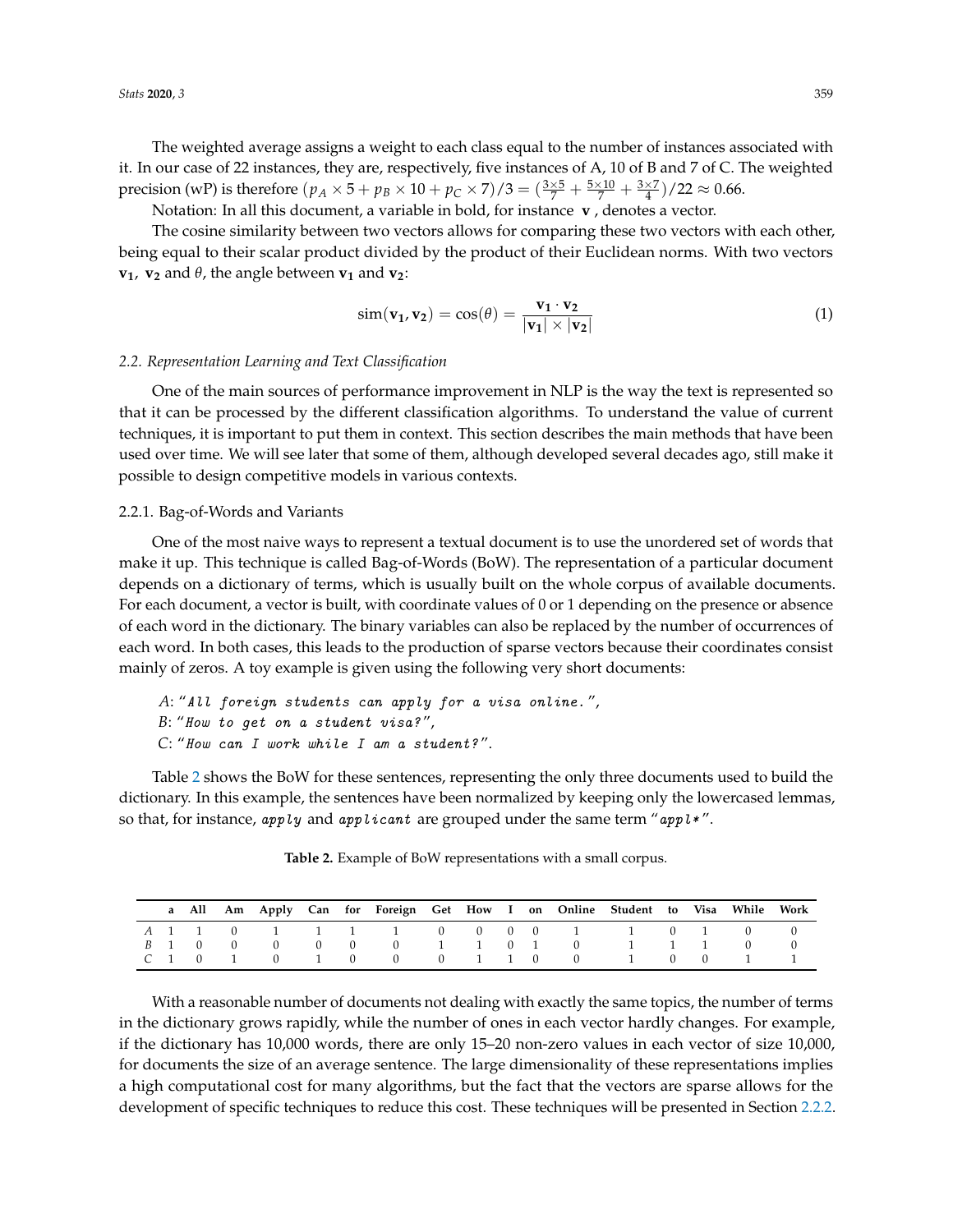These representations are useful for any task in NLP, as input to classification algorithms as described later, or to directly compare documents with each other, using for example the cosine similarity defined in Section [2.1.](#page-2-1)

A major disadvantage of these representations is that they give equal weight to all words. They do not take into account either the length of the document or the fact that certain words are present in the vast majority of documents. Indeed, a very long document has a high probability of containing any word, but this word has a lower impact on the subject of the document than in a shorter document. Similarly, very frequent words (pronouns, for example) provide little information about the subject of a document that uses them. The statistic called Term Frequency-Inverse Document Frequency (TF-IDF) calculates a score for each word that takes into account the two points we have just described (document length and word frequency). The frequency of the term in the document (TF) weights the number of occurrences of this term by the length of the document. This component is defined in Equation [\(2\)](#page-4-1), where  $f_{t,d}$  is the number of occurrences of the term *t* in the document *d*:

<span id="page-4-1"></span>
$$
TF(t,d) = \frac{f_{t,d}}{\sum_{t' \in d} f_{t',d}}
$$
 (2)

The IDF component is a heuristic introduced by Karen Spärck Jones [\[5\]](#page-18-0) on the intuition that a term (a word) appearing in many documents does not allow for properly discriminating between them. This score for a term *t<sup>i</sup>* , which appears in *n<sup>i</sup>* documents among *N* documents, is calculated as defined in Equation [\(3\)](#page-4-2):

<span id="page-4-2"></span>
$$
IDF(t_i) = \log \frac{N}{n_i}
$$
\n(3)

Each of the three sentences:

*I*: "I received my work visa. ", *J*: "I need a student visa ", *K*: "I received a letter. ",

would have BoW representations equally different from the other two. Indeed, the word  $visa$  is common to *I* and *J*, the word a is common to *J* and *K*, the word received is common to *I* and *K* and the word  $I$  is shared by all of them. Since  $a$  and received are very common words compared to  $visa$ , the score associated with the latter would be higher than for the other two words with the TF-IDF representation, so *I* and *J* would be the closest pair among the three possible. Many authors have sought to give a strong theoretical justification for the intuition of Spärck Jones [\[5\]](#page-18-0), often based on the information theory of Shannon and Weaver [\[6\]](#page-18-1). According to Robertson [\[7\]](#page-18-2), one can find many limitations to these a posteriori interpretations. Nevertheless, Robertson [\[7\]](#page-18-2) acknowledges the impact of this statistic on the field of NLP, being the key resource of almost every search engine, among other applications.

## <span id="page-4-0"></span>2.2.2. Word Embeddings

Vector representations produced by BoW have the advantage of being simple to understand and quite efficient. However, they also have limitations. Here, we reuse the example sentences *A*, *B* and *C* from Section [2.2.1.](#page-3-0) If we replace the word *visa* in document *B* by its synonym *permit*, the resulting document B': "How to get on a student permit?" has no more words in common with sentence *A* (with the exception of a, which is shared among all documents).

Using cosine similarity on their BoW or TF-IDF representations, these documents would be considered entirely different, while the similarity between *A* and *C*, and between *B* and *C*, is non-zero. However, for most classification tasks, obtaining similar representations for semantically close words is important.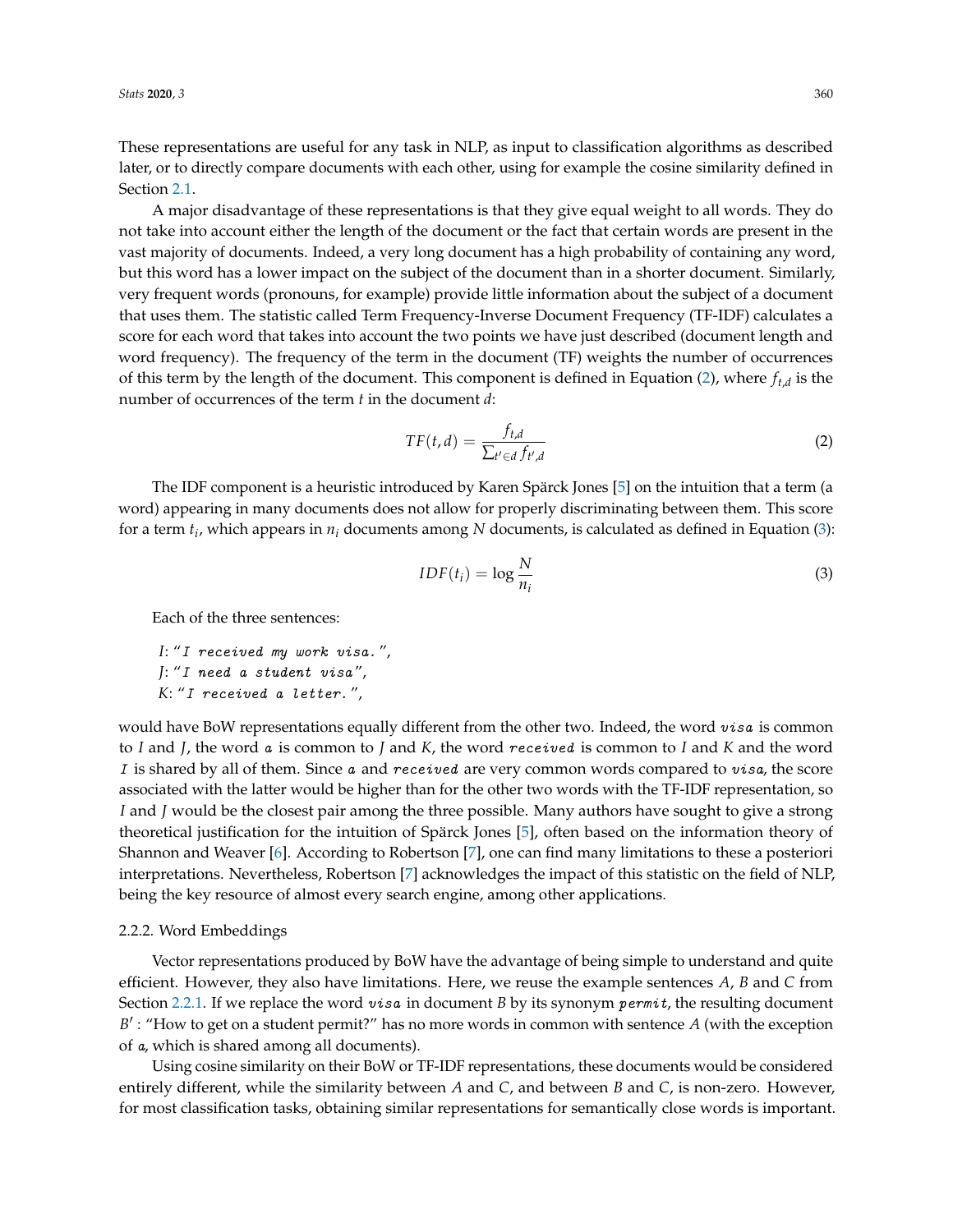Word embeddingsare among the approaches where vector representations of words are learned from their context, rather than explicitly defined as previously described. The distributional hypothesis introduced by Harris [\[8\]](#page-18-3) suggests that words that are semantically close tend to be used in the same context. While latent semantic analysis represents the text by identifying it with the topics to which it relates [\[9\]](#page-18-4), word embeddings use words as context. Mikolov et al. [\[10\]](#page-18-5) introduces two techniques for learning their representations from their surroundings.

<span id="page-5-0"></span>Even though these two techniques are not the first to allow the learning of distributed representations of words, the light structure of their model allows for the first time for training on very large datasets with limited resources. According to Mikolov et al. [\[11\]](#page-18-6), representations for 100 billion of words can be learned in one day of calculation on a single machine. Mikolov et al. [\[11\]](#page-18-6) also show that these representations contain not only semantic information about words, but also syntactic features. What is surprising is that it is possible, in this representation space, to perform linear translations (displacements) that correspond to these characteristics. Figure [2](#page-5-0) illustrates that the embeddings of the cities are close to each other, and those of the countries are too, but, more importantly, the relative position of "France" compared to "Paris" is similar to that of "Spain" compared to "Madrid".

| Madrid<br>$- - - - - - -$<br>---------------------> Spain |
|-----------------------------------------------------------|
| Paris<br>-----------------------> France                  |

**Figure 2.** Word embeddings of city and country names.

Since the words  $visa$  and permit are semantically close and should often appear in the same context, their embeddings are very similar. In our example, the following relationship holds true:  $\sin_{emb}(A, B') \sim$  $\sin\theta_{emb}(A, B)$ . If we used word embeddings and simply averaged or summed all vectors to create a sentence vector, the similarity between any two sentences among *A*, *B*, *C* would be similar since they all have exactly two words in common with the others. Using a weighting system [\[12\]](#page-18-7) or an embedding technique designed for sentences [\[13,](#page-18-8)[14\]](#page-18-9) would allow the similarity between *A* and *B* to be the largest, which makes the most sense since they are both about student visas.

#### *2.3. Language Models and Recurrent Networks*

While word embeddings are trained with the explicit goal of retaining semantic information in their representations, *language models* learn it implicitly. Indeed, the objective of language models is to capture the probability distributions of word sequences. Since the nature of language is not well understood and the universe of possible word sequences is extremely large, language models use certain simplifications to approximate the probability of appearance of a sentence. For example, *n*-gram models maintain a count of occurrences of word sequences of *n* length or less. To calculate the probability of appearance of a sequence of length *m* > *n*, one simply multiplies the probability of each of the *n* word sequences it contains. Once trained, these models can be used in concrete applications to represent words as one would do using word embeddings.

The first language patterns were learned using non-recurrent neural networks [\[15](#page-18-10)[,16\]](#page-18-11). To handle contexts of variable size, one now uses recurrent *encoder–decoder* architectures instead [\[17\]](#page-18-12). The first of the two networks, the encoder, is a Recurrent Neural Network (RNN) which reads the words of the sentence to be translated one-by-one, and predicts the next word at each step. Once the sentence is complete,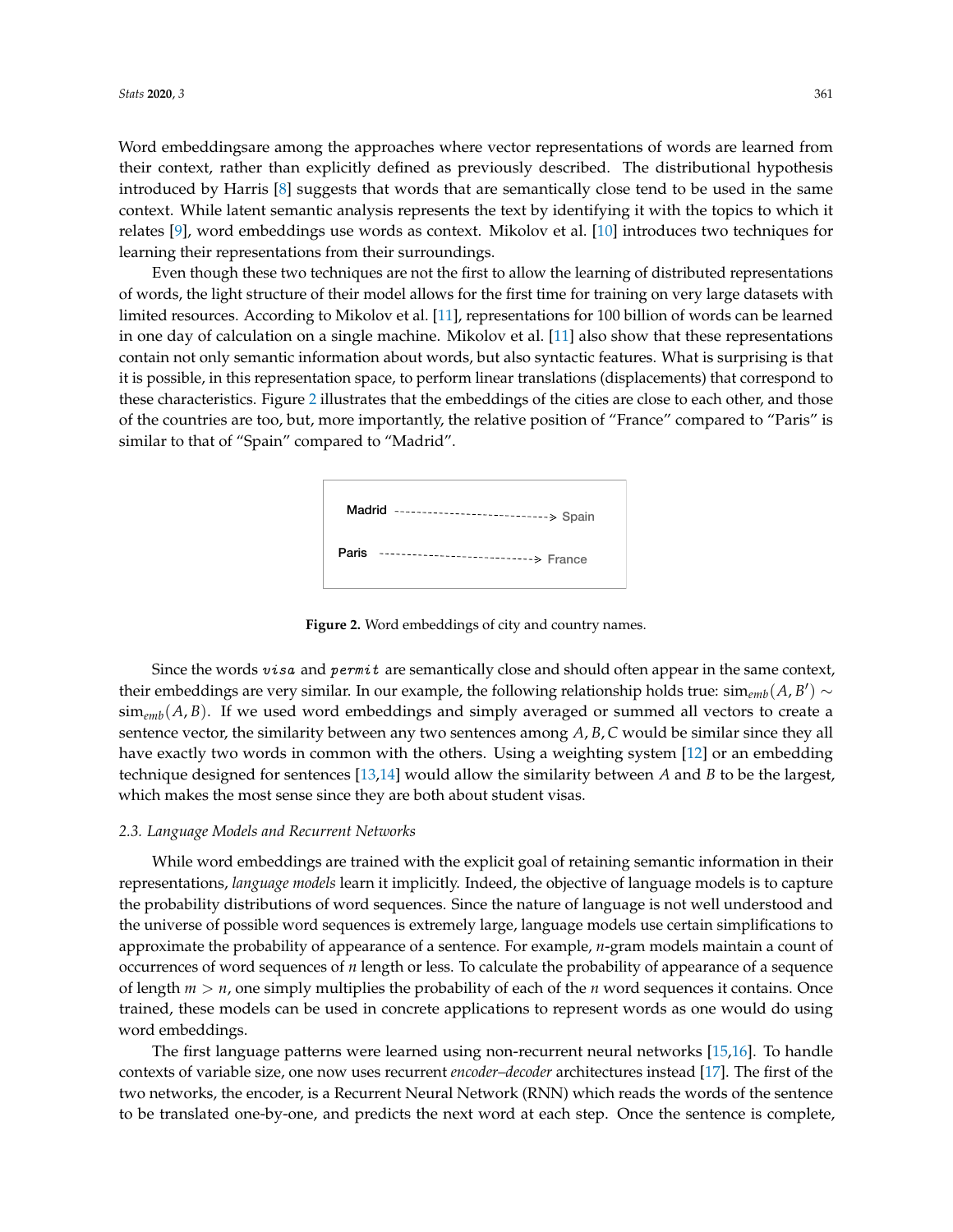the hidden state contains a summary of the sentence. That summary, also called the *context*, is then fed to the second network, the *decoder*. This model then generates an output sequence based on that context, but also the previous outputs as it goes on.

<span id="page-6-0"></span>These two steps of the recurrent encoder–decoder are illustrated by Figure [3.](#page-6-0) For each symbol being read, the encoder updates its hidden state using the previous state as well as the current symbol. Once the last symbol has been read, the network has the context in its memory. Each symbol is predicted by the decoder using the context, the previously predicted symbol and the current hidden state. The latter is itself derived from the hidden state and the symbol of the previous time step. In our example, machine translation is the task used to jointly train the encoder and decoder models. While this model can be used as-is, the pre-trained encoder can then be used independently in other tasks with smaller corpora to represent documents.



**Figure 3.** Encoder–decoder sequence to sequence model.

The recurrent encoder–decoder is based on a variant of RNN, which uses the recurrence mechanism to model the order of words (or symbols) in the text, while Transformers are a new type of neural networks which use the attention mechanism instead of recurrence. This mechanism introduced by Bahdanau et al. [\[18\]](#page-18-13), originally for automatic text translation, has become the source of performance improvements for many reference tasks in NLP. The general idea is to predict, at each timestep (token) in a sequence, the importance of each of the elements passed as input to the network. This is referred to as the *attention* that the network attaches to particular elements of the input sequence. In the case of translation, one part of the network learns the translation part *per se*, and the other part learns to align the words or groups of words. Transformers [\[19\]](#page-18-14) use Convolutional Neural Networks (CNNs), combined with the attention mechanism. This technique completely eliminates the sequential dependency of recurrent networks, and thus allows for fully parallelized training. Although their training has a much higher overall computational cost than their equivalent in recurrent networks for example, this advantage makes them faster to execute, provided one has access to large parallel computing resources. As with word embeddings (see Section [2.2.2\)](#page-4-0), what allowed the popularization of transformers is the public availability of pre-trained networks, which can be used as-is to represent sequences of text, or fine-tuned to specific tasks in a reasonable amount of time to achieve even better performance. Devlin et al. [\[19\]](#page-18-14) introduced a transformer-based architecture called Bidirectionnal Encoder Representations from Transformers (BERT), whose pre-trained models are now very popular.

## *2.4. Chatbots*

Chatbots could support the improvement of access to legal information. In this section, we describe some important contributions in this area. Chatbot systems can be divided into three different categories, Question Answering Systems (QASs), "social" chatbots and focused dialog systems. The main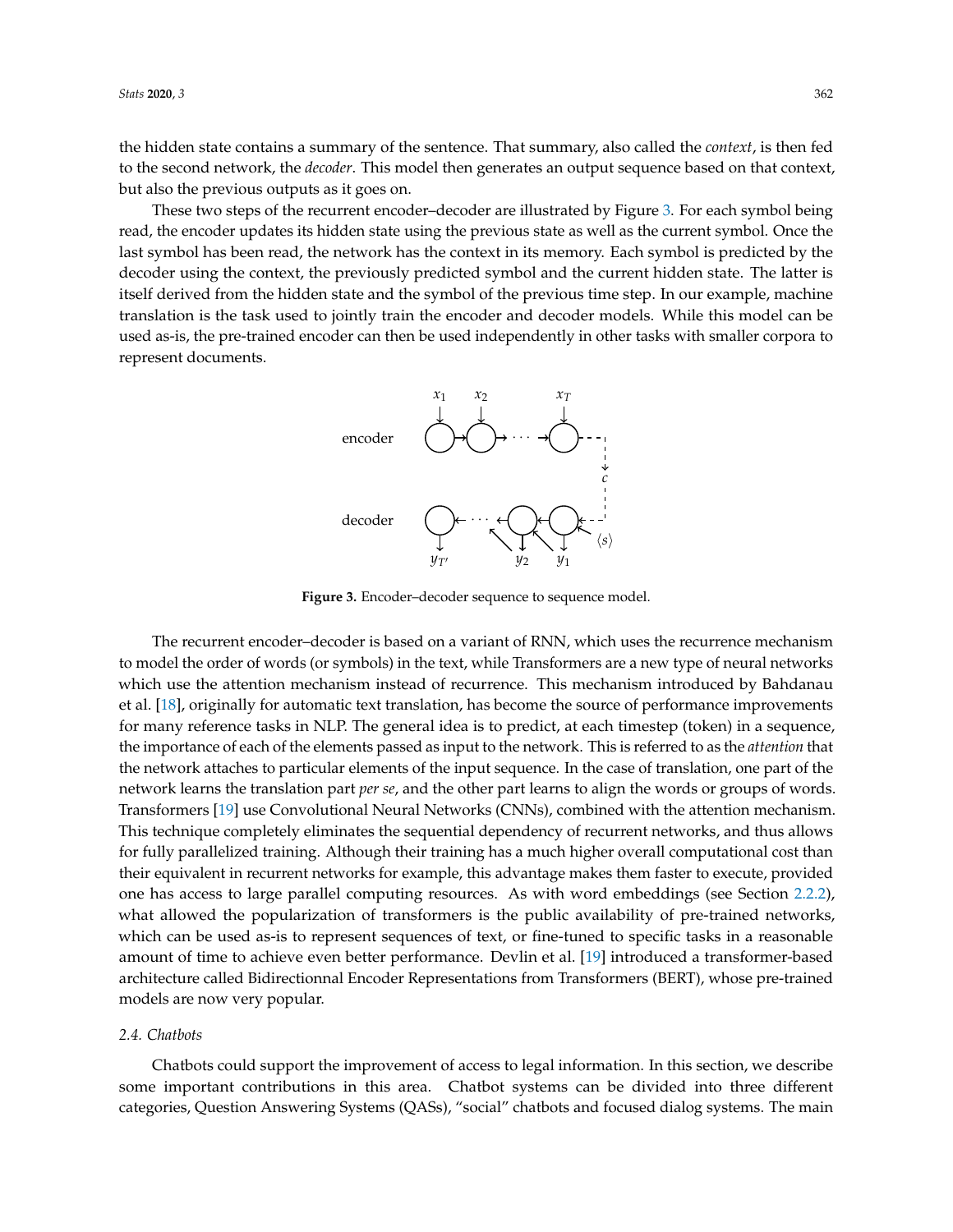characteristic of a QAS is the use of data of various types, such as web pages or knowledge graphs, to provide direct answers to user questions. Social chatbots are rather generalist systems, while focused dialog systems are usually dedicated to a specific tasks.

#### 2.4.1. Question-Answering Systems

Search engines or other search systems return documents in response to user requests. These queries can consist of a combination of keywords, but can also be in natural language (without any particular constraints, notably in terms of vocabulary). As an example, a user seeking information on work authorizations could formulate the following queries:

- Student visa, work authorization.
- I'm on a student visa. Can I work?

While a search engine would return essentially the same documents to both queries, a QAS could use the information from the natural language query to answer it precisely. Rather than having to read the complete documents describing student visa rules, the user of the QAS could receive an answer such as "As a general rule, students can work 20 h per week during the semester, [...]". According to Jurafsky and Martin [\[20\]](#page-18-15), QASs are of two types. The first type associates queries with logical representations to query structured knowledge bases. In the second, relevant documents are first searched for using IR techniques, and then text understanding algorithms are used to extract relevant sections.

In the case of a QAS whose role is to provide information to immigrants, a simple knowledge base could be a table associating nationality of origin and visa type to a list of pre-requisites. We have the sets (incomplete but for the purposes of the example) *type* =  $\{work, study, PVT\}$  and *nationality* = {*american*, *f rench*}. The corresponding database table is shown in Table [3.](#page-8-0) Figure [4](#page-8-1) presents a flowchart of the interactions with this QAS to answer the question "What are the pre-requisites to get a visa?". The interactions with the user must inform the two strangers (nationality and type of visa) before they can be given an answer using the database in Table [3.](#page-8-0) Since the system follows very simple rules, it is entirely predictable and, assuming the information is correct and complete, the correct answer will be provided to the user in all cases.

It would be possible to apply this paradigm in a second step to systems such as the ones we are developing, in order to further facilitate access to information. However, this paradigm is not flawless since it forces interactions to remain within a very rigid framework. The effort required to build the knowledge base is also much greater than that required to bring together an unstructured corpus of data. Work exists to extract structured information from relatively homogeneous textual data, notably Auer et al. [\[21\]](#page-18-16) created an ontology from the set of Wikipedia pages and the relationships between them (the hypertext links). These approaches allow access to a large relational knowledge base, at the cost of a decrease in data quality compared to manual work. Despite this limitation, this type of tool is an interesting source of improvement for further work. In particular, we have begun its integration into the NLP tools of the NBC to increase their coverage thanks to the automatic extraction of synonyms from this database.

A IR-based QAS could be designed using a corpus that includes the documents below:

- d<sub>a</sub>: "If you are an American citizen, you need a job offer to apply to a work visa. To get a student visa, you only need to prove your student status. There is no *working holiday* visa option.
- *d<sup>f</sup>* : "If you are French, you will need [. . . ]"

To answer the following queries  $r_1$  and  $r_2$ , the first step consists of identifying the right document:

- $r_1$ : "What are the prerequisites for a work permit for U.S. citizens?"
- $r_2$ : "What are the prerequisites for Americans to get a work permit?"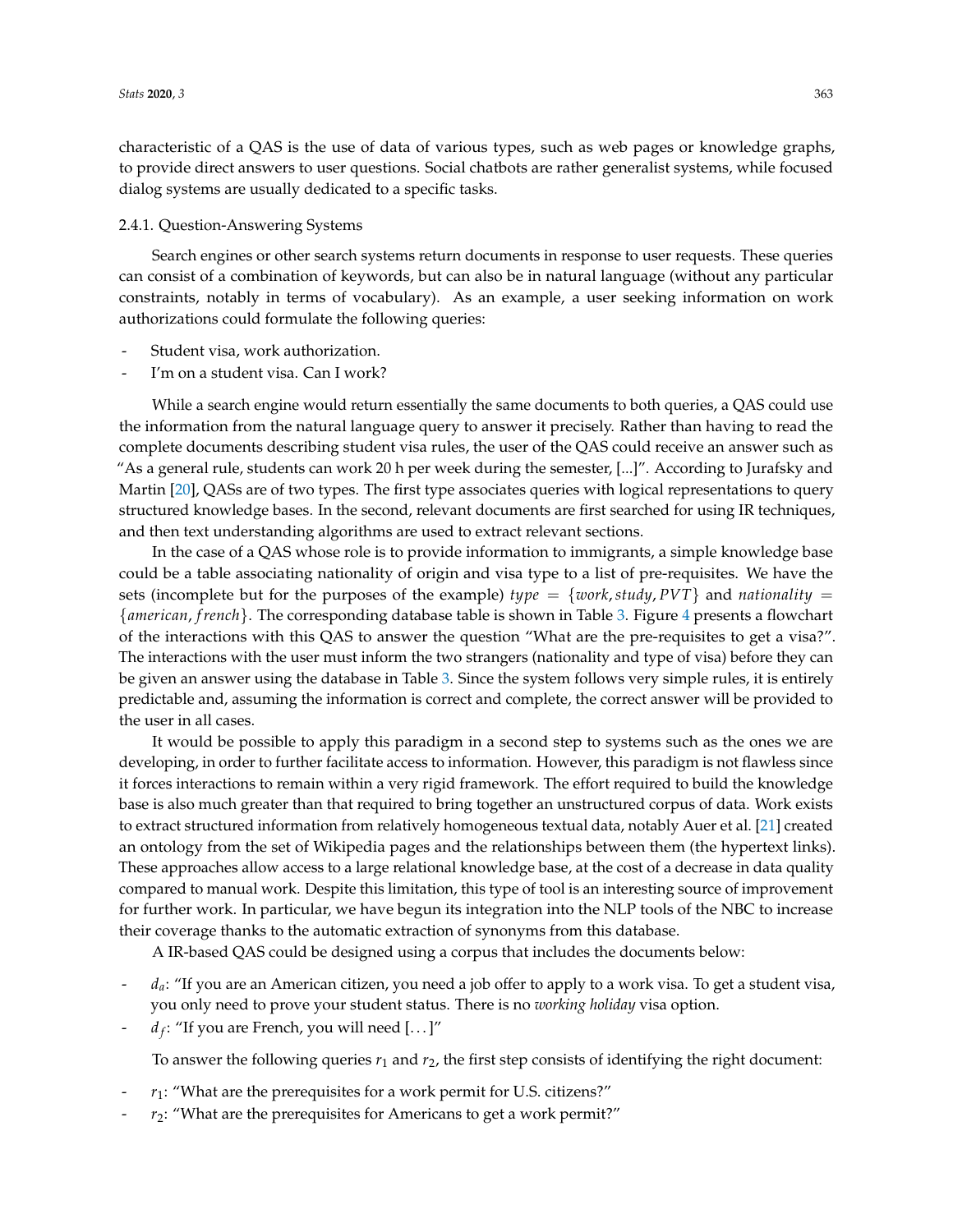*Stats* **2020**, *3* 364

This step can be performed using one of the methods presented in Section [2.1.](#page-2-1) A simple cosine similarity on BoW vectors would work with the  $r_1$  query, which has vocabulary in common with  $d_a$ , but not with the  $r_2$  query, which uses slightly different words. Trained embeddings would match these both queries with *da*.

<span id="page-8-0"></span>Various techniques can then be used to extract the relevant part of the document to answer the question. One usually begins by applying a grammatical analysis of the query to determine the type of question ("Who", "What" "When", etc.). It is then possible to use morpho-syntactic labeling tools to filter the results and make a cosine similarity comparison, for example, to select the most relevant sentence(s).

| Nationality | Type       | Requirements                                                     |
|-------------|------------|------------------------------------------------------------------|
| American    | work       | You need a job offer.                                            |
| American    | study      | You only need a document mentioning the equivalent degree.       |
| American    | <b>PVT</b> | This visa is not offered to American citizens.                   |
| French      | work       | You need a job offer and a report from a competitivity analysis. |
| French      | study      | You need to show an acceptation letter and have \$10,000.        |
| French      | <b>PVT</b> | You need to register to the random drawing.                      |

**Table 3.** Database table of a knowledge-based QAS.

<span id="page-8-1"></span>

**Figure 4.** Flowchart of the "knowing visa requirements" part of a immigration chatbot relying on a structured knowledge base.

#### 2.4.2. General Chatbots

The design of chatbot systems not restricted to a specific task is difficult, and the evaluation of such systems is complex. The characterization of what constitutes a good conversation has inspired many authors but still remains an open research question [\[22\]](#page-18-17). The first generalist chatbot, ELIZA [\[23\]](#page-18-18), was created to mimic a conversation with a psychotherapist. The algorithm simply consisted of associating certain keywords with predefined phrases. Thanks to Weizenbaum et al.'s [\[23\]](#page-18-18) choice of "persona", the system received very positive feedback from users, without taking great risks since it answered mainly with new questions.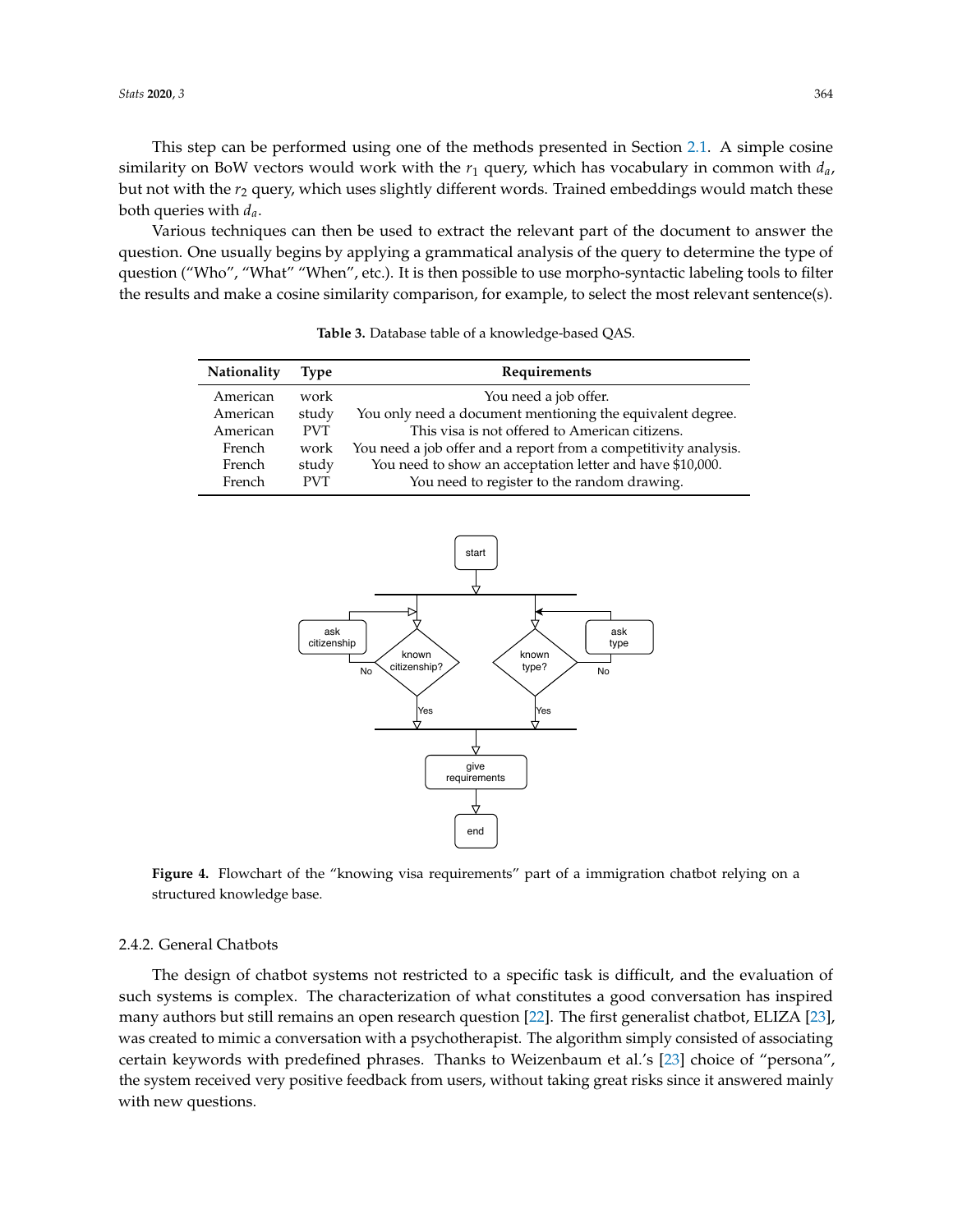The ALICE [\[24\]](#page-18-19) system was the first to handle natural language entries. The Artificial Intelligence Markup Language was developed within this framework, to design a system of conversational rules. Many chatbots created using this language are listed in Satu et al. [\[25\]](#page-18-20).

As with other areas of NLP, learning-based dialogue systems are currently the most common approach to conversational systems. Vinyals and Le [\[26\]](#page-18-21) use a sequence-to-sequence neural network architecture (*seq2seq*, introduced by Sutskever et al. [\[27\]](#page-19-0)) to train a chatbot from end-to-end without any prior knowledge. The model simply learns how to predict the most probable answer (character by character) to a question from the training corpus. The simplicity of this model has several advantages. The only data needed are discussions: no special annotation is required, so many corpora are usable. Moreover, since this method does not require any domain-specific knowledge, it is very easily applicable in a variety of contexts.

However, this approach has limitations, which the authors acknowledge. First, the objective of predicting the most likely next step in a conversation is not a very good indicator of the purpose of a conversation. Indeed, the goal of a conversation is often a longer-term objective such as sharing a certain piece of information or completing a specific task. Second, the model tends to favour low-risk responses, which often amount to very short and uninteresting answers. Finally, the model does not contain any mechanism ensuring the answers are consistent with each other. This last point is, according to the authors, one of the points that prevent their model from passing the Turing test.

Qiu et al. [\[28\]](#page-19-1) explain that IR-based methods often fail to deal with long, precise questions. They also point out that text generation-based models may generate inconsistent or meaningless answers. Motivated by the limitations of both of these approaches, they developed a hybrid chatbot, which combines IR and text generation in a commercial setting, to provide customer service and shopping recommendation. This approach leads to three models: a IR model, a text generation model, and a third one selects an answer to provide a user with according to the confidence threshold of the first algorithm. When evaluated manually, the hybrid model outperforms the simple model with 60% of text accuracy versus 40%.

The Turing test, introduced by Turing [\[29\]](#page-19-2) under the name of "Imitation Game", involves a machine trying to impersonate a human through a written conversation with an examiner. This test was Turing's precise way of answering the question "Can machines think?" through observation. According to Radziwill and Benton [\[30\]](#page-19-3), this objective has guided the development of chatbots since ELIZA [\[23\]](#page-18-18). Ramos [\[31\]](#page-19-4) as well as Radziwill and Benton [\[30\]](#page-19-3) suggest that this ability to mimic human behaviour is not necessarily a desirable quality, however, and argue that even human empathy towards these systems would not suffer from a lack of it.

Deriu et al. [\[22\]](#page-18-17) list other competitions and metrics, which attempt to evaluate the quality of a chatbot system, but no evaluation method stands out as a de-facto standard. Metrics such as BLUE [\[32\]](#page-19-5) and RED [\[33\]](#page-19-6) measure the overlap between the chatbot dialogue and pre-set phrases. Some approaches, such as Lowe et al. [\[34\]](#page-19-7), use an RNN to try to predict how judges would rate sentences or the entire conversation. This approach requires extensive manual annotation, but its results correlate quite closely with user judgments. Despite many promising leads, the problem is still open since it seems difficult to identify the quality factors of a chatbot in general.

## <span id="page-9-0"></span>2.4.3. Task-Specific Chatbots

For task-specific chatbots, whether informational or transactional, the application domain is known in advance. In the later case, the role of the chatbot is to automate the exchanges in order to carry out a transaction: the cancellation of a subscription, or the sending of a bank transfer for example. This has allowed the development of finite state systems [\[35\]](#page-19-8) and rules-based systems to govern transitions between these states. The state of a system is composed of variables and their values, which describe all the elements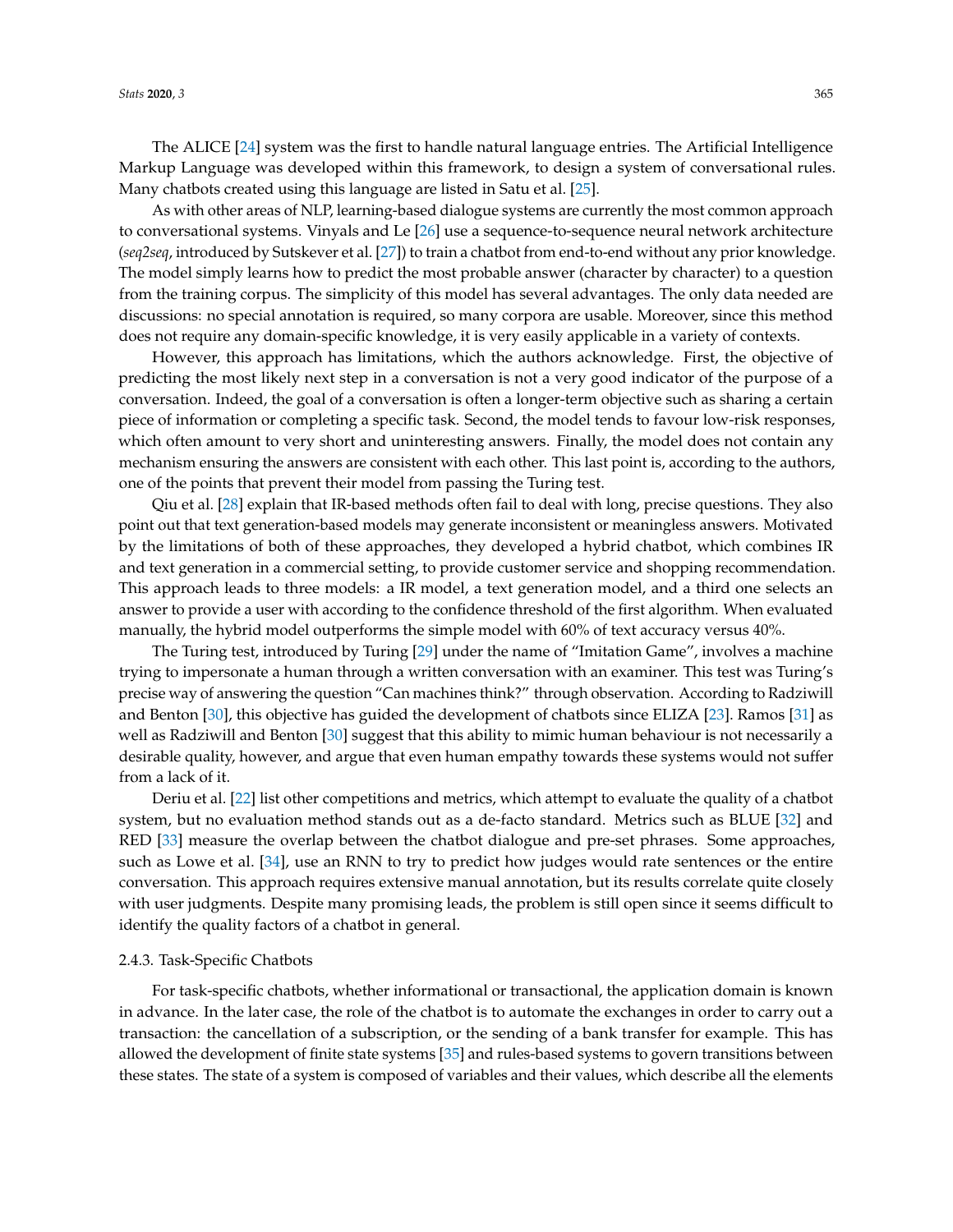of the environment and chatbot configuration needed to guide the chatbot decisions. In our very simple example, illustrated in Figure [4,](#page-8-1) a state of the system could be described as follows:

started: TRUE; citizenship: UNKNOWN, visa\_type: STUDENT; requirements\_given: FALSE

When users provide their citizenship, the property citizenship is now set (to FRENCH for instance) and the updated properties and their values now constitute the new state.

These successful techniques, coupled with statistical approaches [\[36,](#page-19-9)[37\]](#page-19-10), are still in use today because they are capable of supporting the design of simple and robust systems. The system developed by Bobrow et al. [\[35\]](#page-19-8) is still the basis of many flight reservation systems today [\[38\]](#page-19-11).

However, these techniques have the disadvantage of not being flexible. Indeed, transitions between states are normally questions (or patterns of questions, as with ALICE). If several questions should lead to the same action, the rule must be duplicated. Other information may also be taken into account when choosing a state transition (e.g., the geographical position of the user or the number of days before the next visa lottery, where applicable). In general, with *n* binary variables, the size of the tree of possible states will be  $2^n$ .

For this reason, it is often difficult keep track of states and their transitions. The concept of "intent" [\[39\]](#page-19-12) was developed to help to remove the coupling from a specific user utterance with a state transition. The intent designates the desired outcome of the interaction. The two sentences "I want to know how to get a student visa." and "Requirements for foreigners to study in Canada" both convey a similar information need, which could be an intent called get\_information\_student\_visa. RASA [\(https://rasa.com\)](https://rasa.com) is a framework that helps to develop machine learning-based chatbots. It uses intents, and handles the state transitions as described hereafter. An intent classification model is responsible for assigning the correct intent to each user interaction, and then a second model uses the context of the conversation and that intent to identify the best response to that interaction. Assuming that there is no history with relevant additional information, a chatbot could answer with an action such as give\_generic\_student\_visa\_info. If additional information is known, the action could be personalized, for example, by returning information specific to French immigrants.

As we will explain in Sections [4.1](#page-13-1) and [4.2,](#page-14-0) the systems we developed do not need to track any state in their initial versions, but could benefit from state tracking in future versions. While the intent classification task could be approached with many techniques, the StarSpace [\[13\]](#page-18-8) algorithm is one of the most efficient supporting this task. StarSpace is an algorithm for learning embeddings for entities of different types in the same space, in a supervised manner. For intention classification, the entities are therefore the documents (user-generated text and Frequently Asked Questions (FAQ)), as well as the intent labels. The algorithm consists of matching positive document-intent pairs (those where the intent matches the document) and limiting the proximity of negative pairs. In practice, entities are represented by their features, and the representation of these features that is updated by minimizing the loss function by stochastic gradient descent. To optimize the training time, the authors use negative instance sampling [\[10\]](#page-18-5) and a margin parameter in the loss function to avoid focusing on near-perfect instances.

The next section will present the methodology we followed to develop two chatbots by building on these techniques.

## <span id="page-10-0"></span>**3. Methodology**

#### *3.1. Experiment Tracking and Reproducibility*

In recent years, the phenomenon of the "reproducibility crisis" in science has been much discussed. Baker [\[40\]](#page-19-13) reports the results of a survey in which more than 1500 researchers are questioned about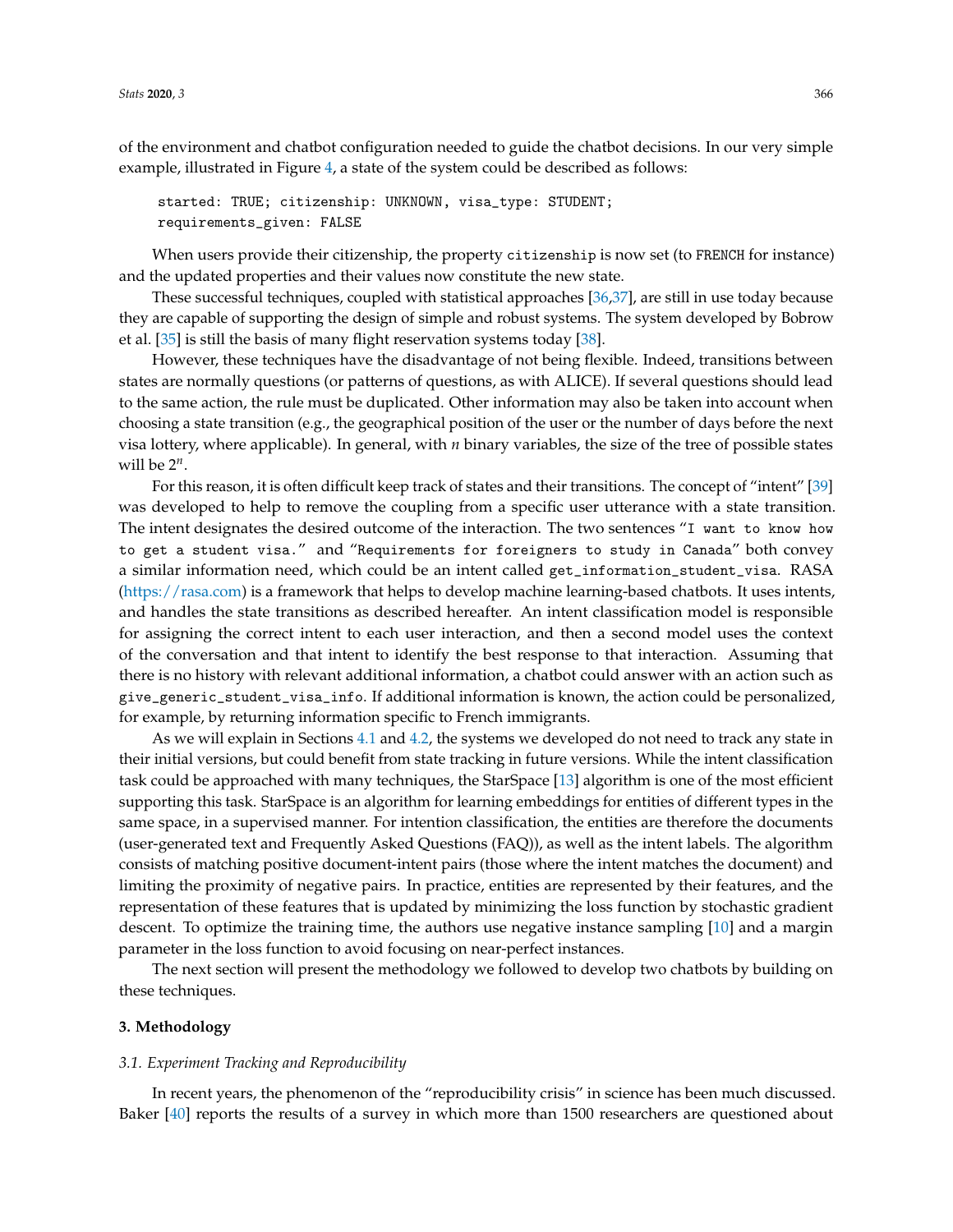their experience in reproducing research work. More than 70% of the participants have already failed to replicate other researchers' experiments, and more than 50% have failed to replicate their own experiments. This study covers various fields of science but computer science is not spared. Gundersen and Kjensmo [\[41\]](#page-19-14) report on a similar observation: they review 400 papers from top Machine Learning (ML) conferences (IJCAI and AAAI, ERA ratings through [http://www.conferenceranks.com/\)](http://www.conferenceranks.com/), and find that most of these experiments are non-reproducible due to lack of documentation. Gundersen and Kjensmo [\[41\]](#page-19-14) suggest that the format of scientific papers does not lend itself to the transmission of all the precise information needed to reproduce the experiments, as opposed to code. Sharing the code and model parameters would therefore allow an additional level of reproducibility when compared to simply describing the experiment in a scientific paper. Code version management is enabled by tools such as subversion or git. These tools intervene in several steps before publishing models and articles to describe experiments. The design of a learning-based system contains many interacting elements. Earlier, we discussed this topic to support the recommendation to share the source code of experiments, but before that, it often takes dozens of model training attempts. Managing these experiments is a complex but necessary task, for which there is no widely accepted solution such as code versioning systems.

We use the MLflow framework [\[42\]](#page-19-15) for two elements of the model development process. First, for experience tracking, we keep track of each execution of the scripts for data collection, data preparation, and model training and evaluation. This tool allows us to go back later on to an experimental result, to find exactly its context in order to analyze and describe it, and to reproduce it, or to make new experiments from the same experimental set-up. We have also added a level of abstraction on top of each of the scripts we use (a MLflow project) to be able to call them simply with default values. These scripts allow a better repeatability of our experiments since only a few commands are needed to train the models we describe.

For the immigration chatbot, for example, Figure [5](#page-11-0) describes the interaction of a user with the data collection and preparation project. As can be seen, the user makes use of only the two entry points exposed in the MLproject file. The first entry point triggers the download of the document collection, and the second one starts its processing. This data processing is decomposed according to the design pattern "extract, transform and load". The three steps are respectively data recovery from the source, data cleaning and formatting, and then export to the final format usable by the RASA framework.

<span id="page-11-0"></span>

**Figure 5.** Data collection and cleaning for the immigration chatbot, and developer interaction.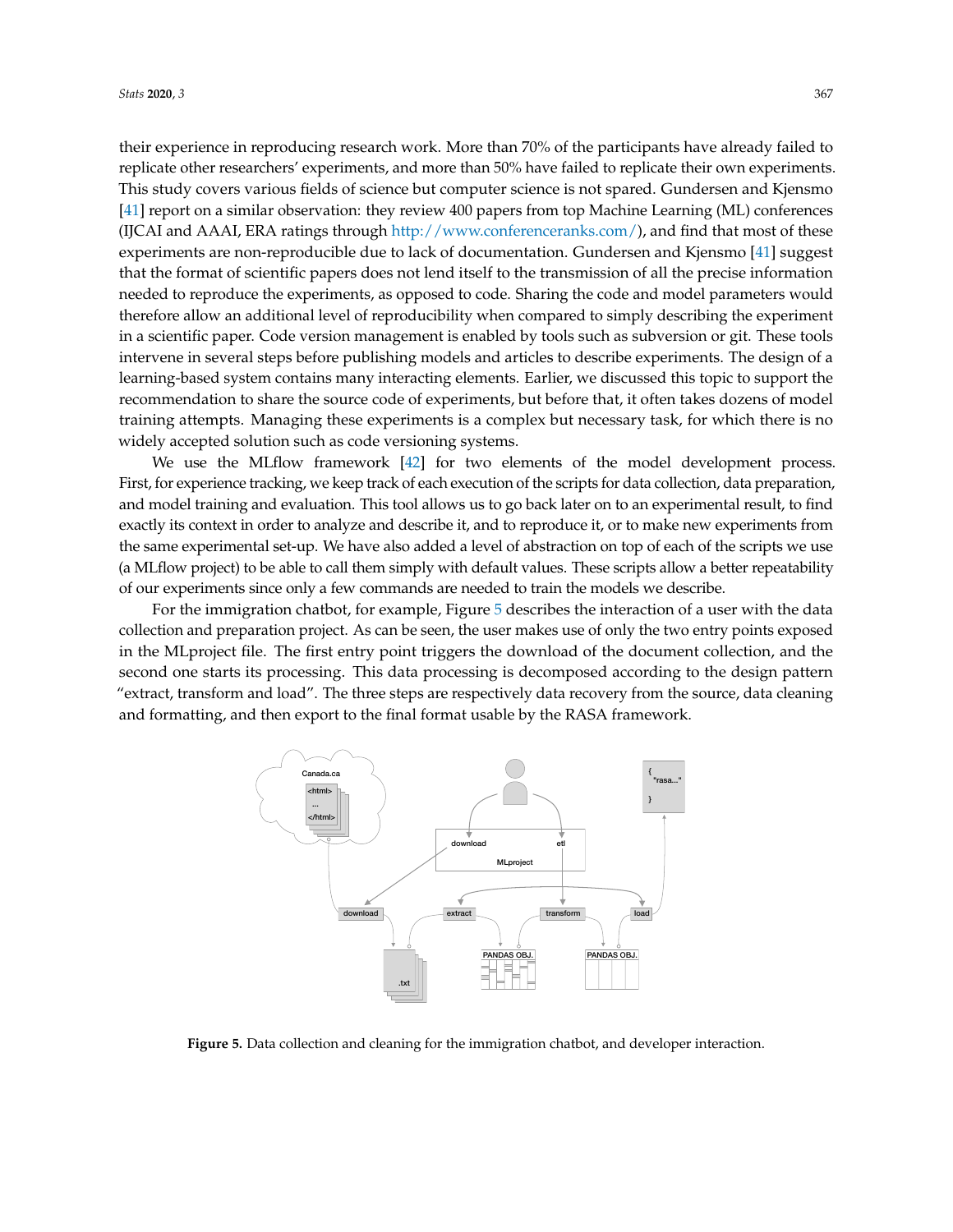## <span id="page-12-0"></span>*3.2. Data*

#### <span id="page-12-1"></span>3.2.1. Immigration Canada FAQ

In an attempt to use chatbots to provide an easy way to access legal information, we set out to look for a suitable dataset. The ideal corpus for such a task would contain a large number of diverse conversations about a fair number of different topics. Conversation datasets are already hard to find to develop general-purpose chatbots though, and this problem is even more pronounced for law-related corpora. Indeed, many conversations would contain potentially sensitive information, which would make those datasets impossible to release. In cases were lawyers are involved, the attorney–client privilege protects the conversations even more strictly, so accessing this kind of data is not an option.

One source of legal information that is not typically considered as a conversational dataset is the explanations given by the government on administrative procedures. We have collected 1088 webpages in English from the Government of Canada's Immigration and Citizenship Help Desk [\(https://www.cic.gc.ca/english/helpcentre/index-featured-can.asp\)](https://www.cic.gc.ca/english/helpcentre/index-featured-can.asp). This dataset presents the advantage of being public and exempt of any privacy concerns.

Together, these pages constitute an immigration FAQ. Each page begins with a question associated with a category (e.g., "Studying") and is followed by an answer consisting of one or more paragraphs of text. The page also contains a list of questions that other users have found useful. Finally, two lists of keywords are also present in the page but invisible to the user. After verification, we have chosen not to extract these lists since it does not change from one page to another.

Once the documents are retrieved, we use the HTML structure to extract the information from each page. The data collection and preparation code is made available [\(https://gitlab.ikb.info.uqam.ca/legalia/](https://gitlab.ikb.info.uqam.ca/legalia/immigration_faq_scrapper) [immigration\\_faq\\_scrapper\)](https://gitlab.ikb.info.uqam.ca/legalia/immigration_faq_scrapper) to facilitate the reproduction of the results.

Our dataset consists of 1088 classes with only one (1) example per class. For learning-based models, these examples will constitute our training dataset. In order to guide the optimization phase of our system and perform a preliminary evaluation, we built a small validation set. The first 88 questions extracted by the crawler were selected to be manually annotated. The annotators were instructed to use different formulations to express what they would still consider as the same questions. We also made sure that no questions had the same answer, so the intents are unique.

With this annotated dataset, we can validate our hypotheses and quickly iterate on the system design. This dataset would benefit from a larger volume by increasing the number of annotated examples to evaluate more precisely the system performance. However, for the proof-of-concept we present here, this small corpus is sufficient. The paraphrasing task is necessary to kick-start our project, since there is no annotated data available. It should eventually be replaced by the annotation of real user-generated questions, to evaluate more accurately the performance of our models once used in real-life applications. In both cases, since the training dataset is small, unseen vocabulary is bound to be introduced. This is an additional difficulty that will be particularly impactful on IR systems.

#### 3.2.2. Internal Legal QAS

Our second chatbot is developed within the NBC to answer employees' legal questions. In the same way as the immigration chatbot, this one is based on a FAQ, and the conversation turns are fairly independent from each other. The main difficulty is again in classifying the user's intent based on the intents our model was exposed to at its conception. In this case as well, little data are initially available for the design of the chatbot.

This dataset initially contained two formulations for each of the 275 questions. These questions were written by the legal team that usually answer similar ones. A first chatbot was trained on this corpus.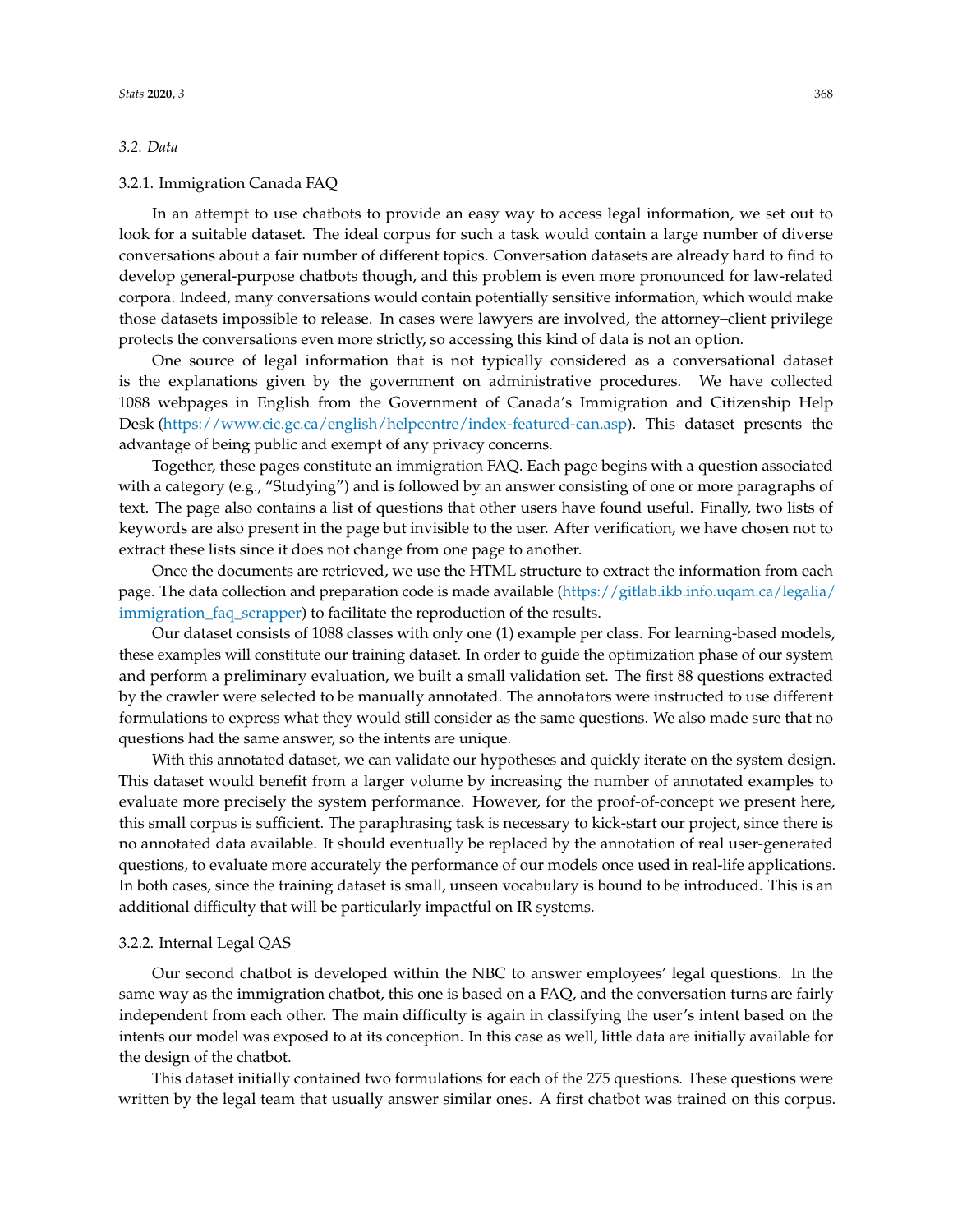It is described as the reference experiment with classic StarSpace in Section [4.2.2.](#page-14-1) The chatbot was then exposed to about 30 users—the members of the legal services—at the NBC in this preliminary version, to collect real interactions. The new formulations for existing intents made it possible to generate a test set that was representative of the users' actual questions. After filtering questions outside the FAQ framework and removing duplicates, we annotated 292 interactions covering 126 intentions to create the test dataset.

In this section, we have presented two legal FAQs that will be the source of content for our chatbots. In the next section, we will describe the design of these chatbots based on these small datasets. The first is intended to provide information on topics related to immigration to Canada. The second is integrated into a corporate framework to inform its users about the legal rules related to their work.

#### <span id="page-13-0"></span>**4. Experiments and Results**

#### <span id="page-13-1"></span>*4.1. Immigration Chatbot*

This section presents our experiments to build an immigration chatbot. We start with the de-facto standard model in RASA: the StarSpace intent classifier described in Section [2.4.3.](#page-9-0) Since our chatbot is based on FAQs, it is very similar to an IR task, so we compared this baseline with an IR-inspired model.

## <span id="page-13-2"></span>4.1.1. Baseline Using StarSpace

We trained a classifier on the immigration Q&A dataset, described in Section [3.2.1,](#page-12-1) using the StarSpace algorithm presented in Section [2.4.3.](#page-9-0) A shared representation for both questions and intents is learned using StarSpace.

The specific implementation that we use (found in RASA [\(https://github.com/RasaHQ/rasa\)](https://github.com/RasaHQ/rasa)) also returns a ranking of the instances with the highest similarity value to the input value.

We train two models for 40 epochs, meaning that the algorithm will see the entire dataset 40 times in total. The first model uses the standard loss described in Wu et al. [\[13\]](#page-18-8), with the mu parameter, which controls the margin, at 0.8. For the second model, the loss is controlled by a function softmax function, so there is no margin at which the training stops for a particular pair of instances. The softmax function takes as input a vector of *K* real numbers and produces a vector of *K* strictly positive real numbers whose sum is 1. Because of this feature, the output can be interpreted as a probability distribution. In the case of a multi-label classification, these probabilities are the chances that a given instance corresponds to each of the possible classes.

#### <span id="page-13-3"></span>4.1.2. Approach Based on Information Retrieval

We also use a modified version of the StarSpace algorithm, which abandons the concept of intent to directly associate a user's sentence with an answer from the knowledge base. Rather than learning how to associate a text document to a class (which does not carry information), we bring two text documents together. We described in Section [2.4.3](#page-9-0) how learning the position of entities is indirect. It is indeed the position of features (BoW) that is learned. The representation of the known words thus informs the learning of embeddings of other documents that use them, as in the original StarSpace algorithm. This approach, however, has two differences. First, adding the responses increases the amount of data available for learning the representations. Second, when predicting the correct response to a user interaction, the information contained in the response can be leveraged.

The first representation of documents uses *n*-grams with  $n \in \{1,4\}$ , and then we train the embeddings for 40 epochs with the same parameters as the classic StarSpace model described in Section [4.1.1.](#page-13-2)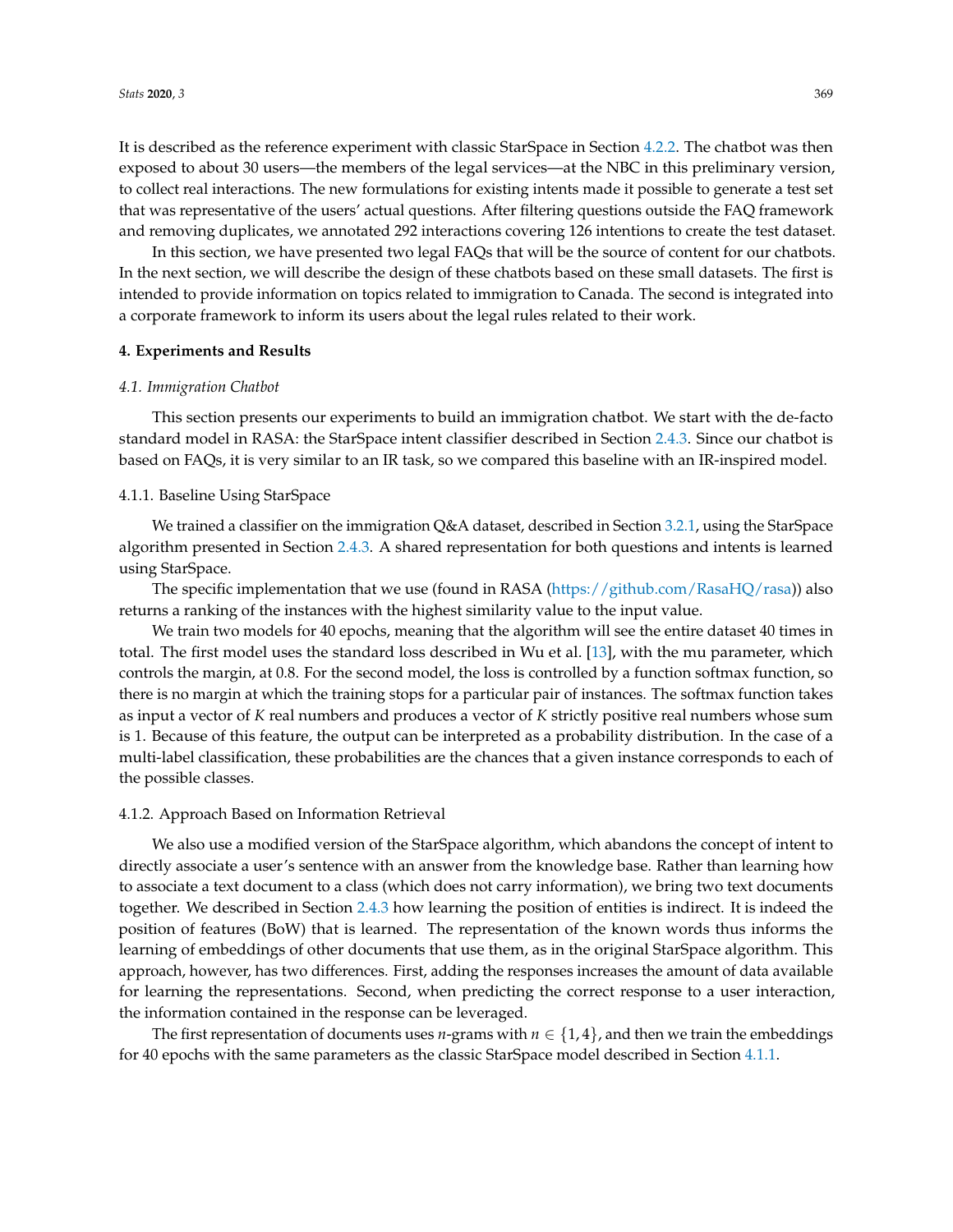<span id="page-14-2"></span>

|         | microP |      |      |      |      | micro $R$ micro $F_1$ macro $P$ macro $R$ macro $F_1$ | wP   | wR   | WF <sub>1</sub> |
|---------|--------|------|------|------|------|-------------------------------------------------------|------|------|-----------------|
| softmax | 0.92   | 0.52 | 0.67 | 0.51 | 0.52 | 0.52                                                  | 0.51 | 0.52 | 0.52            |
| marge   |        | 0.60 | 0.75 | 0.60 | 0.60 | 0.60                                                  | 0.60 | 0.60 | 0.60            |
| ΙR      |        | 0.60 | 0.75 | 0.60 | 0.60 | 0.60                                                  | 0.60 | 0.60 | 0.60            |

**Table 4.** Results of intent classification for the immigration chatbot.

### 4.1.3. Results

The results of the experiments are reported in Table [4.](#page-14-2) Between the two versions of classic StarSpace, the model using the margin loss outperforms the version using a softmax. Note that, in this case, using the StarSpace IR variant brings no improvement over the version which uses intents. There are several reasons for this. For example, the easy instances of the test corpus have already been classified correctly and the difficult instances cannot be classified by simple vocabulary similarity. In addition, since the test covers only 88 of the 1088 classes, it may not be sufficiently representative of the entire domain for the model to be successfully applied. Variants using pre-trained models [\[19\]](#page-18-14) might be more efficient but have the disadvantage of having more classes for fewer instances.

The relative size of the questions and answers could also influence the results. The source code of to the immigration chatbot is available under a MIT licence to ensure reproducibility. It can be found in these two repositories: [https://gitlab.ikb.info.uqam.ca/legalia/immigration\\_chatbot](https://gitlab.ikb.info.uqam.ca/legalia/immigration_chatbot) (chatbot) and [https://gitlab.ikb.info.uqam.ca/legalia/immigration\\_faq\\_scrapper](https://gitlab.ikb.info.uqam.ca/legalia/immigration_faq_scrapper) (data collection).

## <span id="page-14-0"></span>*4.2. Legal Information Chatbot in a Corporate Environment*

The following section presents three systems providing NBC employees with answers to legal questions. We use StarSpace, and the IR variant previously described, and we compare these approaches with a system based on BERT [\[19\]](#page-18-14), a transformer model.

#### 4.2.1. Baseline Using StarSpace

For the development of this chatbot, we also use the standard model provided by RASA as a baseline, the StarSpace algorithm that we described in Section [2.4.3.](#page-9-0) This baseline model uses an initial representation of documents by *n*-grams with  $n \in \{1, 2\}$ . Each document is represented as a bag-of-features that is in our case, as a bag-of-the embeddings that compose a document. The model is run on 20 epochs with the default margin loss of StarSpace. The margin for positive instances (when to stop moving positive couples closer together) is mu<sub>pos</sub> =  $-0.8$  and the negative margin (when to stop moving negative couples further apart) is mu<sub>neg</sub> =  $-0.4$ .

To understand why the value of mu<sub>neg</sub> is negative, we have to go back to the definition of cosine similarity. If the word vectors being compared are BoW (vectors of binary values), the minimum value  $\sin\cos\theta$  can take is 0. However, for some characteristics such as the feeling associated with a term, negative values can make sense. Word embeddings, and those learned by StarSpace in particular, can learn such characteristics implicitly. In these cases, the lowest similarity that can be obtained is −1, which corresponds to a cos angle of  $\pi$ , or 180 degrees. This explains the negative value of mu<sub>neg</sub>, since the range of possible values is actually [−1;1].

# <span id="page-14-1"></span>4.2.2. Enhanced Baseline

Another reference experiment to which we will compare our approach uses BERT [\[19\]](#page-18-14) to represent conversations. BERT is a *transformer* (as described in Section [2.3\)](#page-6-0) for which a pre-trained model is available. There is an English version, but no French version, so we use a trained model for 104 languages (including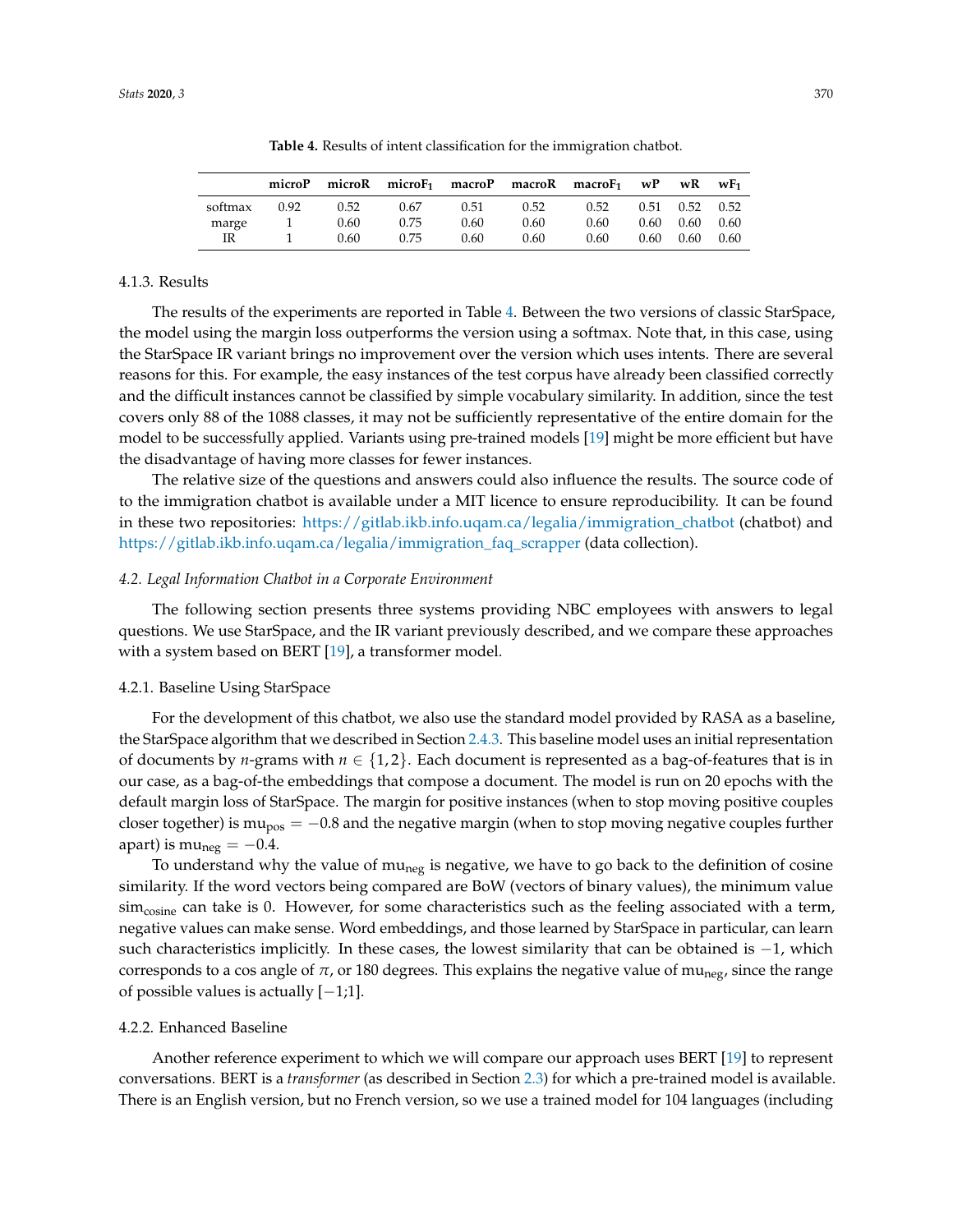French). The pre-trained model is M-BERT*BASE* [\(https://storage.googleapis.com/bert\\_models/2018\\_11\\_](https://storage.googleapis.com/bert_models/2018_11_23/multi_cased_L-12_H-768_A-12.zip) [23/multi\\_cased\\_L-12\\_H-768\\_A-12.zip\)](https://storage.googleapis.com/bert_models/2018_11_23/multi_cased_L-12_H-768_A-12.zip), i.e., the basic version of BERT with 110M parameters, as opposed to the 345M parameters of *BERTLARGE* (which was not available in a multilingual version). The model was then fine-tuned to the training dataset for 100 epochs, on a machine with a Nvidia GTX1070 graphics card. Using a model, this large comes with additional constraints of compute power and inference time. Training this model from scratch is not realistic in most contexts, but fine-tuning a pre-trained one as we did is possible with relatively modest hardware.

#### 4.2.3. Approach Based on Information Retrieval

Similar to the model described in Section [4.1.2,](#page-13-3) we use a classic StarSpace variant that uses the answers (to the questions in FAQ) to answer the questions.

Figure [6](#page-15-0) illustrates the pipeline from questions in text form to their embedding representations using StarSpace. The text of the questions is pre-processed, and each word is then represented as an embedding. The representation of the question is the combination of the words that compose it. The representation of the intent ID is initialized at random, but it is then updated to be closer in the vector space to the words of the corresponding sentences.

In the IR-inspired version of StarSpace, questions are matched directly with answers, rather than having the intermediate steps of intent recognition (and optionally next action prediction). Figure [7](#page-16-0) represents how the representation learning pipeline differs from the classic version of StarSpace. At the initialization, questions and answers are matched together and then pre-processed in the same way. All text documents, whether they are questions or answers, share the word embeddings. The embedding positions are updated for each question–answer pair, to be closer to that of words present in their match. For instance, the representations of "minimum" and "minor" are updated to be closer to each other because they are are both used in the first question–answer pair of our example.

<span id="page-15-0"></span>

**Figure 6.** Embeddings learning pipeline for both questions and intents.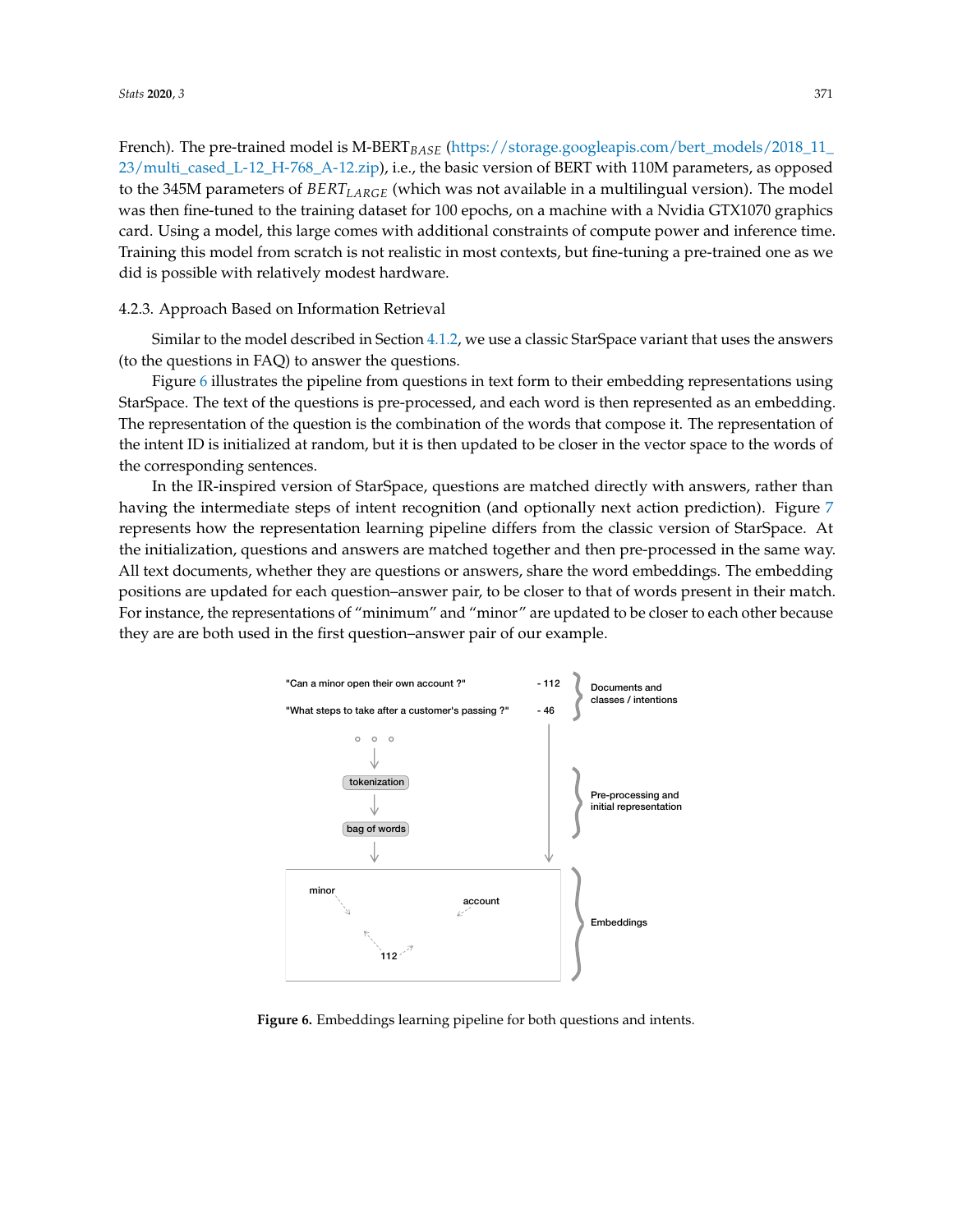<span id="page-16-0"></span>

**Figure 7.** Embeddings learning pipeline for both questions and answers.

## 4.2.4. Results

Results of the legal data experiments are reported in Table [5.](#page-16-1) The standard version of StarSpace is outperformed by the other two approaches. Performance using an average of predictions at the instance level (microP and micro $F_1$ ) gives our model the advantage, while for the other two types of averaging (macro and weighted), the BERT model is better. If we consider the differences between the original StarSpace model and the IR modification, we observe differences of more than  $10\%$  of  $F_1$  in favor of the second one. It appears that the IR-based model uses the additional information contained in the responses to better rank user interactions. However, this difference is not as large if we use a weighted average by the number of instances in each class, which could be similar to the questions presented in Section [4.1.2.](#page-13-3) The performance level of the IR-based model is also not sufficient to exceed the performance level of a language model like BERT, which takes advantage of information learned from the entire content of Wikipedia. While training the model from scratch is extremely cost-prohibitive, using a pre-trained model in a low-resource context is beneficial. Considering the weight of the model and especially the inference time, however, a simple IR-based model like the one we presented offers a significant improvement over a simple StarSpace model.

<span id="page-16-1"></span>

|                  | microP |      |      |      |      | micro $R$ micro $F_1$ macro $P$ macro $R$ macro $F_1$ w $P$ |      | wR                   | $\mathbf{w} \mathbf{F_1}$ |
|------------------|--------|------|------|------|------|-------------------------------------------------------------|------|----------------------|---------------------------|
| <b>StarSpace</b> | 0.61   | 0.61 | 0.61 | 0.52 | 0.48 | 0.48                                                        |      | $0.73$ $0.61$ $0.63$ |                           |
| <b>BERT</b>      | 0.70   | 0.67 | 0.66 | 0.75 | 0.75 | 0.75                                                        |      | $0.85$ $0.75$ $0.76$ |                           |
| IR               | 0.78   | 0.64 | 0.70 | 0.64 | 0.62 | 0.60                                                        | 0.72 | 0.64                 | 0.65                      |

**Table 5.** Intention classification results on the NBC legal chatbot.

#### **5. Conclusions**

Access to legal information is a major obstacle to access to justice. In this article, we have designed two chatbots in order to inform their users about legal issues. One answers immigration-related questions, and the other, relying on a knowledge base of the NBC, answers legal questions from its employees. Both are based on FAQs, with the number of questions not exceeding, or barely exceeding, the number of answers. The underlying classification task therefore has a very low number of examples per class (less than 5) for a very high number of classes (275 and 1088, respectively). We have hence experimented with an algorithm to learn embeddings in a supervised way.

We noticed that, in the least extreme case of the NBC dataset, the use of a StarSpace variant, which represents the answers in the same space and uses them to make predictions, brings a very significant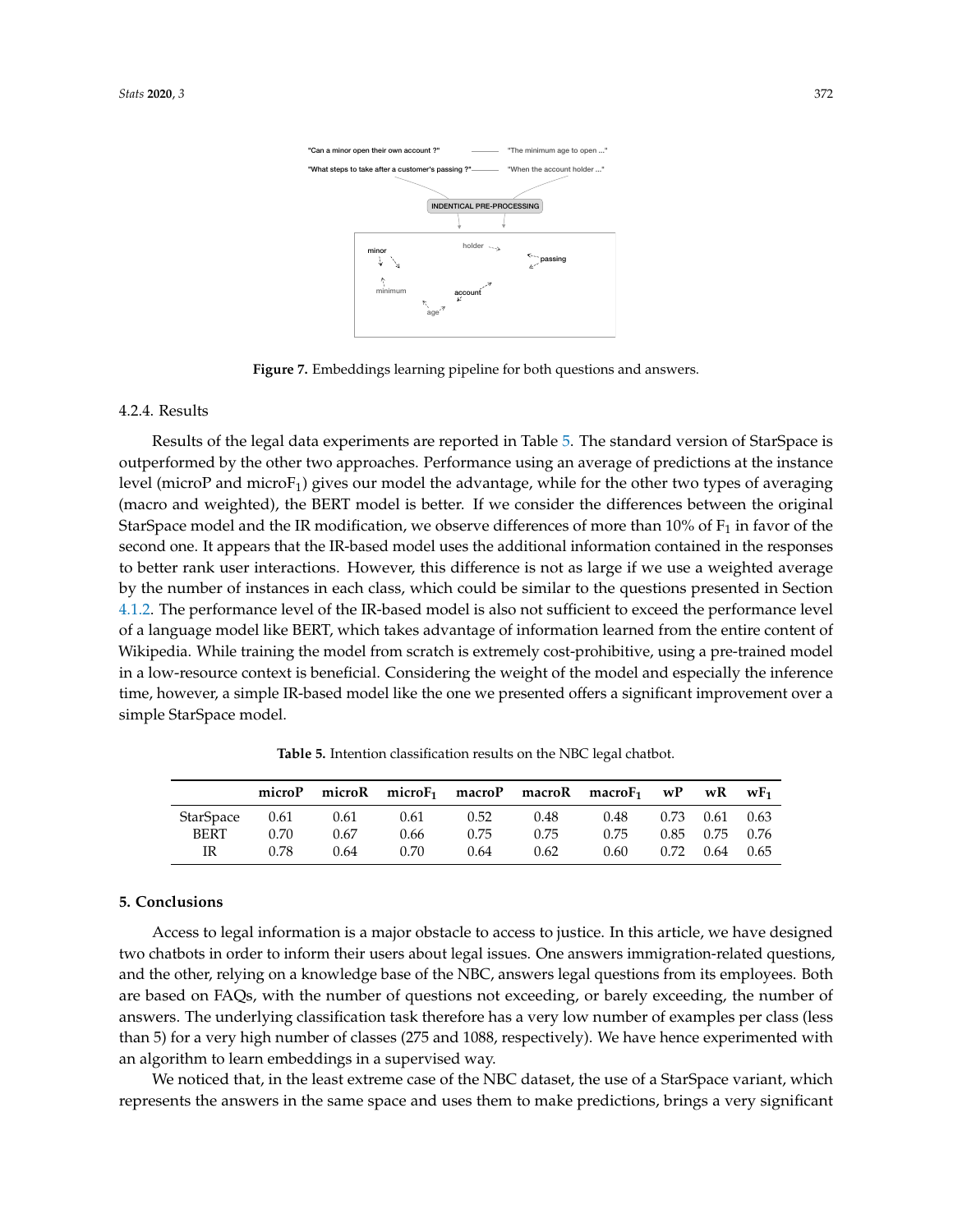improvement. On the same dataset, using a language model pre-trained on a very large corpus and fine-tuned to ours further increases performance. The extra training cost is unrealistic for all but the biggest system providers in the field, but the existence of pre-trained networks on some languages limits the impact of this drawback. On the immigration dataset, the variant does not bring any performance improvement. These results should be put into perspective with the small size of the test dataset compared to the training dataset (only 10% of the classes are covered by the test dataset).

Both chatbots we described consisted mainly in an intent recognition module. The NBC chatbot also uses keyword-based query disambiguation [\[43\]](#page-19-16) techniques to increase its overall score. We plan to supplement our immigration chatbot with documents from case law, collected and annotated in a previous work [\[44\]](#page-19-17). While the information these documents contain would not be as useful to the average reader as the content specifically targeted at them, the added context would help where no clear-cut answer is provided. This would also serve as an additional step in a proof-of-concept for an information system that would eventually support lawyers. More information about these use cases can be found in the LegalIA presentation video [\(https://legalia.uqam.ca\)](https://legalia.uqam.ca).

**Author Contributions:** Conceptualization, M.Q. and M.-J.M.; methodology, M.Q. and M.-J.M.; software, M.Q.; validation, M.Q., É.C. and M.-J.M.; investigation, M.Q., É.C. and M.-J.M.; resources, É.C. and M.-J.M.; data curation, M.Q.; writing—original draft preparation, M.Q.; writing—review and editing, M.-J.M.; supervision, M.-J.M. All authors have read and agreed to the published version of the manuscript.

**Funding:** This research was funded by [M.-J.M.] FRQ Audace Grant LegalIA (2018) and Canada NSERC Grant No. 06487-2017. NBC funded an internship for M.Q.

**Acknowledgments:** The authors want to thank Me Stefanny Beaudoin for her support, guidance and help in understanding the legal domain. They also thank Arcady Gascon-Afriat for carefully proofreading this manuscript.

**Conflicts of Interest:** The authors declare no conflict of interest.

## **Abbreviations**

- BERT Bidirectionnal Encoder Representations from Transformers
- BoW Bag-of-Words
- CNN Convolutional Neural Network
- FAQ Frequently Asked Questions
- IR Information Retrieval
- ML Machine Learning
- NBC National Bank of Canada
- NLP Natural Language Processing
- NRLs Non-Represented Litigants
- QAS Question Answering System
- RNN Recurrent Neural Network
- TF-IDF Term Frequency-Inverse Document Frequency
- UQAM Université du Québec à Montréal

# **References**

- <span id="page-17-0"></span>1. Laniel, R.A.; Bahary-Dionne, A.; Bernheim, E. Agir seul en justice: Du droit au choix—État de la jurisprudence sur les droits des justiciables non représentés. *Les Cah. Droit* **2018**, *59*, 495–532. [\[CrossRef\]](http://dx.doi.org/10.7202/1052476ar)
- <span id="page-17-1"></span>2. Schneider, R.K. Illiberal Construction of Pro Se Pleadings. *Univ. Pa. Law Rev.* **2010**, *159*, 585.
- <span id="page-17-2"></span>3. Manning, C.D.; Manning, C.D.; Schütze, H. *Foundations of Statistical Natural Language Processing*; MIT Press: Cambridge, MA, USA, 1999.
- <span id="page-17-3"></span>4. Manning, C.D.; Raghavan, P.; Schütze, H. *Introduction to Information Retrieval*; Cambridge University Press: New York, NY, USA, 2008.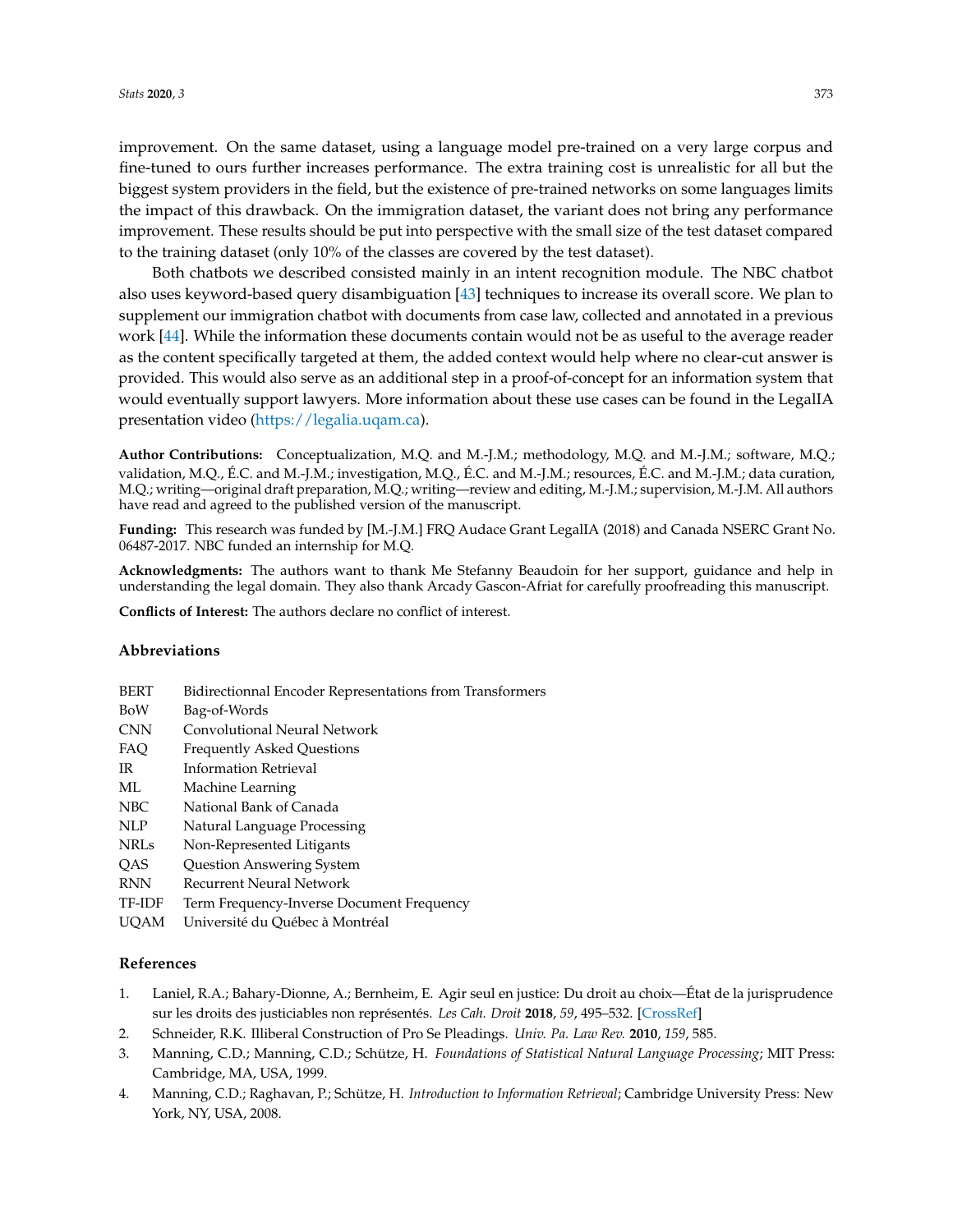- <span id="page-18-0"></span>5. Jones, K.S. A Statistical Interpretation of Term Specificity and its Application in Retrieval. *J. Doc.* **1972**, *28*, 11–21. [\[CrossRef\]](http://dx.doi.org/10.1108/eb026526)
- <span id="page-18-1"></span>6. Shannon, C.E.; Weaver, W. *A Mathematical Theory of Communication*; University of Illinois Press: Champaign, IL, USA, 1998.
- <span id="page-18-2"></span>7. Robertson, S. Understanding inverse document frequency: On theoretical arguments for IDF. *J. Doc.* **2004**, *60*, 503–520. [\[CrossRef\]](http://dx.doi.org/10.1108/00220410410560582)
- <span id="page-18-4"></span><span id="page-18-3"></span>8. Harris, Z.S. Distributional Structure. *Word* **1954**, *10*, 146–162, doi[:10.1080/00437956.1954.11659520.](https://doi.org/10.1080/00437956.1954.11659520) [\[CrossRef\]](http://dx.doi.org/10.1080/00437956.1954.11659520)
- 9. Landauer, T.K.; Dumais, S.T. A Solution to Plato's Problem: The Latent Semantic Analysis Theory of Acquisition, Induction, and Representation of Knowledge. *Psychol. Rev.* **1997**, *104*, 211. [\[CrossRef\]](http://dx.doi.org/10.1037/0033-295X.104.2.211)
- <span id="page-18-5"></span>10. Mikolov, T.; Chen, K.; Corrado, G.; Dean, J. Efficient Estimation of Word Representations in Vector Space. *arXiv* **2013**, arXiv:1301.3781.
- <span id="page-18-6"></span>11. Mikolov, T.; Sutskever, I.; Chen, K.; Corrado, G.S.; Dean, J. Distributed Representations of Words and Phrases and Their Compositionality. In Proceedings of the Advances in Neural Information Processing Systems, Lake Tahoe, NV, USA, 5–10 December 2013; pp. 3111–3119.
- <span id="page-18-7"></span>12. Arora, S.; Liang, Y.; Ma, T. A Simple but Tough-to-Beat Baseline for Sentence Embeddings. In Proceedings of the ICLR 2017 Conference Submission, Toulon, France, 24–26 April 2017.
- <span id="page-18-8"></span>13. Wu, L.Y.; Fisch, A.; Chopra, S.; Adams, K.; Bordes, A.; Weston, J. Starspace: Embed all the things! In Proceedings of the Thirty-Second AAAI Conference on Artificial Intelligence, New Orleans, LA, USA, 2–7 February 2018.
- <span id="page-18-9"></span>14. Kenter, T.; Borisov, A.; De Rijke, M. Siamese CBOW: Optimizing word embeddings for sentence representations. *arXiv* **2016**, arXiv:1606.04640.
- <span id="page-18-10"></span>15. Xu, W.; Rudnicky, A. Can Artificial Neural Networks Learn Language Models? In Proceedings of the Sixth International Conference on Spoken Language Processing, Beijing, China, 16–20 October 2000.
- <span id="page-18-11"></span>16. Bengio, Y.; Ducharme, R.; Vincent, P.; Jauvin, C. A Neural Probabilistic Language Model. *J. Mach. Learn. Res.* **2003**, *3*, 1137–1155.
- <span id="page-18-12"></span>17. Cho, K.; Van Merriënboer, B.; Gulcehre, C.; Bahdanau, D.; Bougares, F.; Schwenk, H.; Bengio, Y. Learning Phrase Representations Using RNN Encoder-Decoder for Statistical Machine Translation. *arXiv* **2014**, arXiv:1406.1078.
- <span id="page-18-13"></span>18. Bahdanau, D.; Cho, K.; Bengio, Y. Neural Machine Translation by Jointly Learning to Align and Translate. *arXiv* **2014**, arXiv:1409.0473.
- <span id="page-18-14"></span>19. Devlin, J.; Chang, M.W.; Lee, K.; Toutanova, K. BERT: Pre-Training of Deep Bidirectional Transformers for Language Understanding. *arXiv* **2018**, arXiv:1810.04805.
- <span id="page-18-15"></span>20. Jurafsky, D.; Martin, J.H. Question Answering. In *Speech and Language Processing*; Pearson: London, UK, 2014; Volume 3.
- <span id="page-18-16"></span>21. Auer, S.; Bizer, C.; Kobilarov, G.; Lehmann, J.; Cyganiak, R.; Ives, Z. DBpedia: A Nucleus for a Web of Open Data. In Proceedings of the 6th International The Semantic Web and 2nd Asian Conference on Asian Semantic Web Conference, ISWC'07/ASWC'07, Busan, Korea, 11–15 November 2007; Springer: Berlin/Heidelberg, Germany, 2007; pp. 722–735.
- <span id="page-18-17"></span>22. Deriu, J.; Rodrigo, A.; Otegi, A.; Echegoyen, G.; Rosset, S.; Agirre, E.; Cieliebak, M. Survey on Evaluation Methods for Dialogue Systems. *arXiv* **2019**, arXiv:1905.04071.
- <span id="page-18-18"></span>23. Weizenbaum, J. ELIZA—A Computer Program for the Study of Natural Language Communication between Man and Machine. *Commun. ACM* **1966**, *9*, 36–45. [\[CrossRef\]](http://dx.doi.org/10.1145/365153.365168)
- <span id="page-18-19"></span>24. Wallace, R.; Tomabechi, H.; Aimless, D. Chatterbots Go Native: Considerations for an Eco-System Fostering the Development of Artificial Life Forms in a Human World. 2003. Available online: [http://www.pandorabots.](http://www.pandorabots.com/pandora/pics/chatterbotsgonative. doc) [com/pandora/pics/chatterbotsgonative.doc](http://www.pandorabots.com/pandora/pics/chatterbotsgonative. doc) (accessed on December 2019).
- <span id="page-18-20"></span>25. Satu, M.S.; Parvez, M.H. Review of Integrated Applications With AIML Based Chatbot. In Proceedings of the 2015 International Conference on Computer and Information Engineering (ICCIE), Rajshahi, Bangladesh, 26–27 November 2015; pp. 87–90.
- <span id="page-18-21"></span>26. Vinyals, O.; Le, Q. A Neural Conversational Model. *arXiv* **2015**, arXiv:1506.05869.